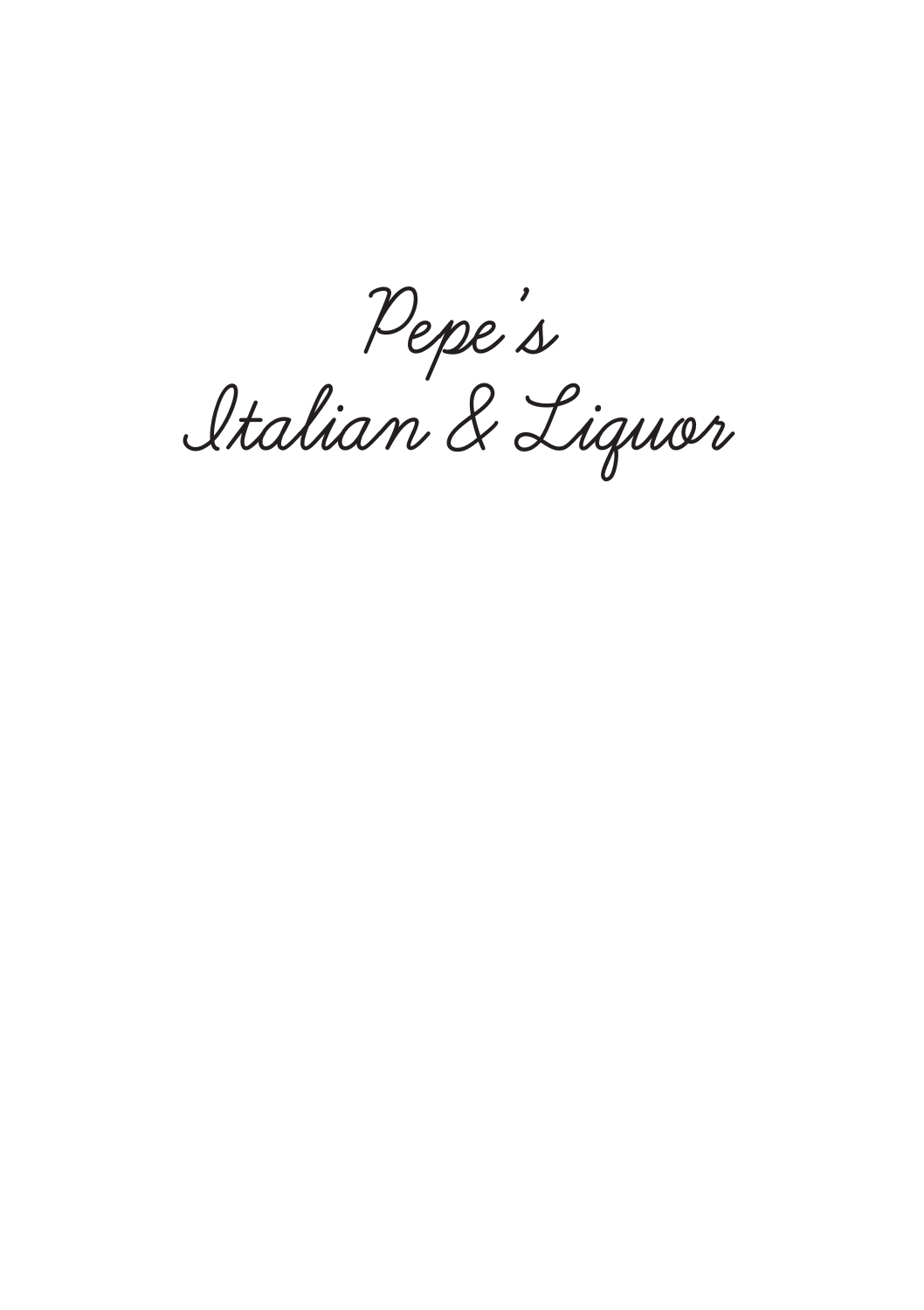# **Pepe's Cocktails**

| Heaven's Glitter                                                      | 19   |
|-----------------------------------------------------------------------|------|
| Lemon Myrtle Vodka, Strega, Lime, Honey, Sherbert                     |      |
| Amaretto Sour<br>Disaronno Amaretto, Lemon, Whites                    | 21   |
| Rhubarb Caprioska<br>Russian Standard Vodka, Rhubarb, Rhubarb Bitters | 19   |
| Poet's Spritz<br>Limoncello, Fig Liquor, Prosecco                     | 16.5 |
| Fee 66 Southside<br>Larios, Cucumber, Mint, Lemon                     | 19   |
| Mandarin Margarita<br>Mandarin Liquor, Altos Bianco Tequila, Lime     | 19   |
| Sinking Venice<br>Wild Turkey Rye, Dubonnet Amaro, Cynar, Orange Zest | 22   |
| Alpine Spritz<br>Elderflower, Suze, Prosecco                          | 16.5 |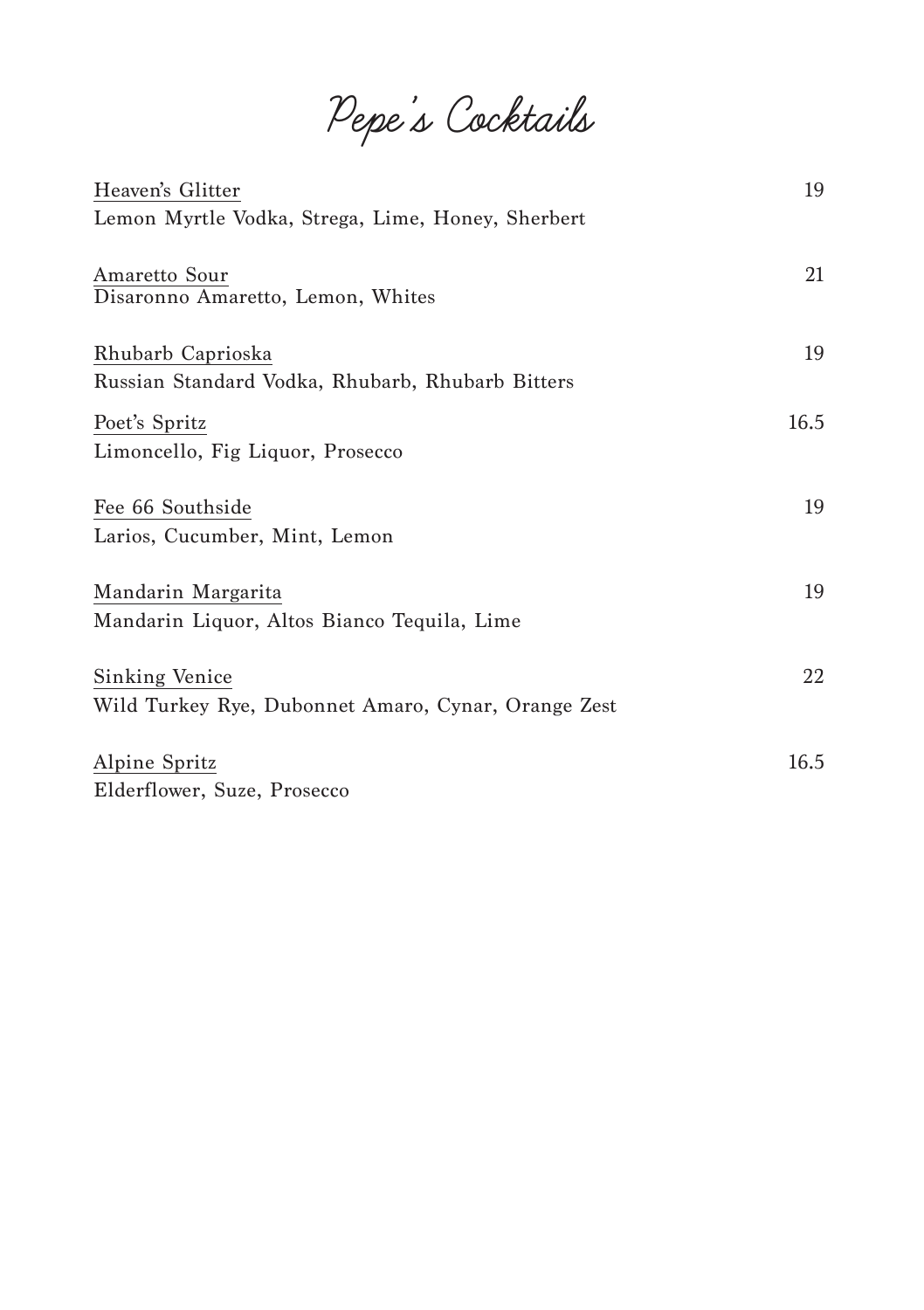# **Pepe's Cocktails**

| Tofane Brulee                                                                                                  | 22   |
|----------------------------------------------------------------------------------------------------------------|------|
| Averna, Brandy, Creme de Mure, Cream, Egg, Caramel                                                             |      |
| <b>Blood Orange Sour</b><br>Larios Gin, Malfy Arancia Gin, Lemon, Whites                                       | 21   |
| Espresso Martini<br>Russian Standard Vodka, Kahlua, Espresso                                                   | 20   |
| <b>Biscoff Flip</b><br>Averna, Brookies Mac, Sailor Jerry Rum, Biscoff Syrup, Lemon, Egg,<br>Chocolate Bitters | 21   |
| Ginger Rogers<br>Ginger Infused Larios Gin, Lemon, Honey, Ginger                                               | 19   |
| Negroni<br>Larios Gin, Campari, Antica Formula, Orange                                                         | 19.5 |
| Negroni Bianco<br>Larios Gin, Italicus, Maidenii Dry                                                           | 19.5 |
| Hot Apple Strudel<br>Disarrono Amaretto, Havana Especial, Pomme Verte, Liquor 43,<br><b>Burnt Butter</b>       | 24   |
| Hot Gluhwein<br>Mulled Wine, Cinnamon, Orange                                                                  | 18   |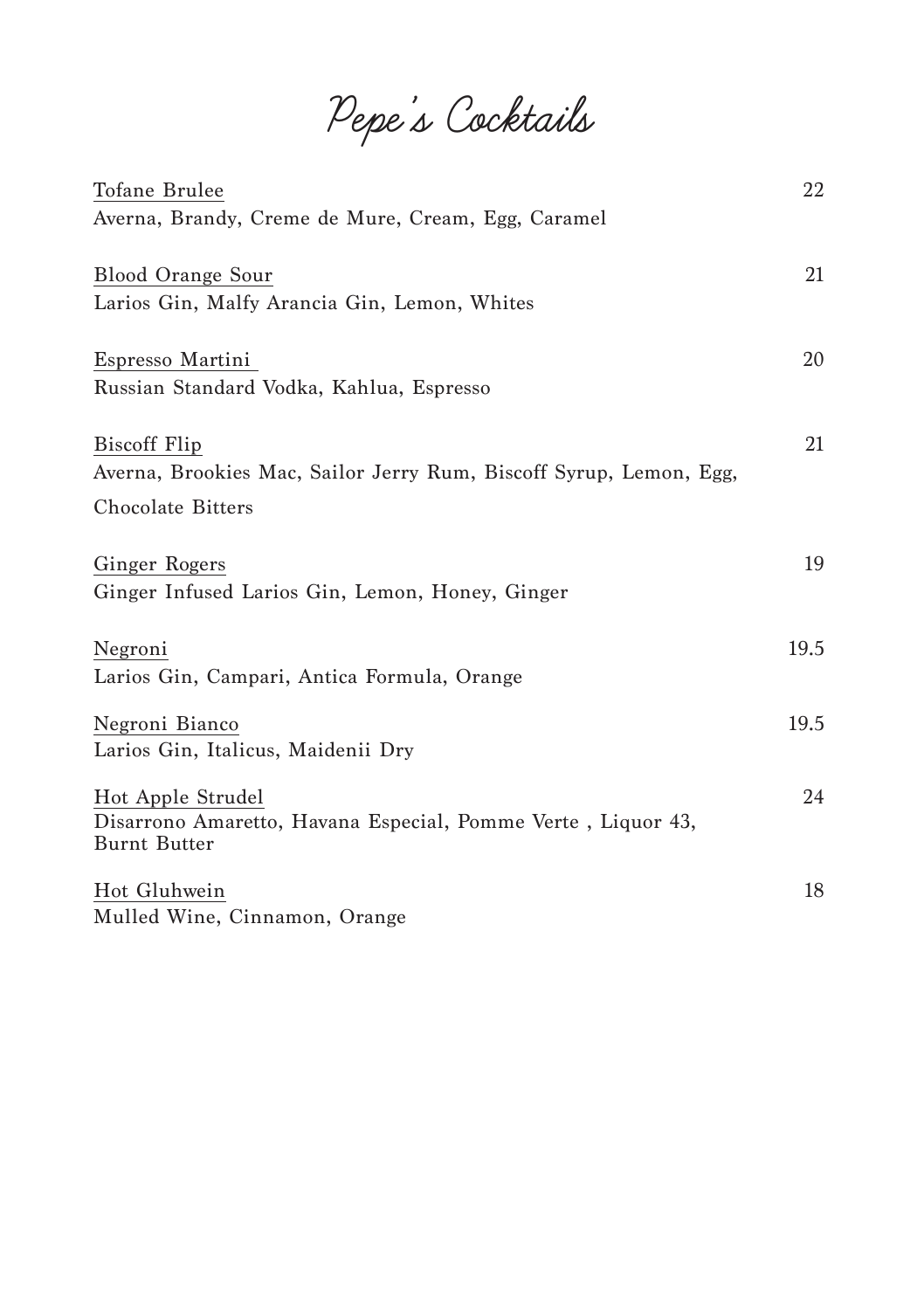**Birra**

### BOTTLES AND TINS

| Peroni Rosso              | IТ         | 11 |
|---------------------------|------------|----|
| Sierra Nevada             | <b>USA</b> | 12 |
| Ichnusa Lager             | IТ         | 12 |
| Balter 'Captain Sensible' | VIC.       | 10 |
| White Rabbit Dark Ale     | VIC        | 10 |

### CIDER, GINGER AND SELTZER

| The Hills Apple Cider        | ADL  |     |
|------------------------------|------|-----|
| Lick Pier Ginger Beer        | VIC- | 12  |
| Moon Dog Piney Limey Seltzer | VIC. | 11. |
| White Claw Mango Seltzer     | USA  | 14  |
| White Claw Ruby Grapefruit   | USA  | 14  |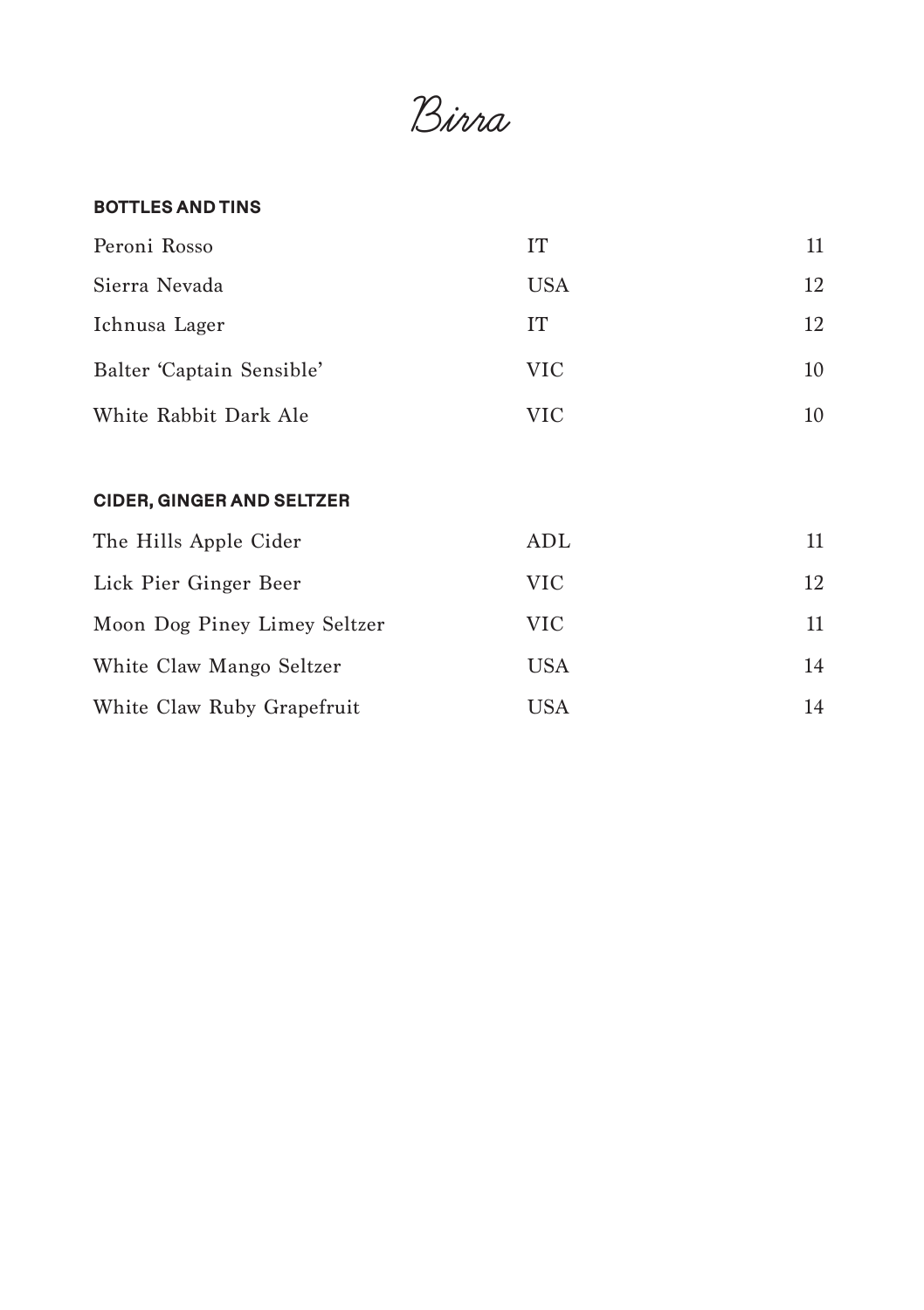**Birra**

| <b>TAPS</b>                        |            | <b>POT / PINT</b> |
|------------------------------------|------------|-------------------|
| Furphy Refreshing Ale              | <b>VIC</b> | 7/12.5            |
| Mt. Kosciuszko Pale Ale            | <b>NSW</b> | 8/13.5            |
| Little Creatures 'Roger' Amber Ale | <b>VIC</b> | 8/13.5            |
| Little Creatures Pacific Ale       | <b>VIC</b> | 8 / 13.5          |
| Brooklyn Bel Air Sour              | <b>USA</b> | 8 / 13.5          |
| Panhead Quickchange XPA            | NZ.        | 8/13.5            |
| Birra Moretti Italian Lager        | IT         | $(400mL)$ 12.5    |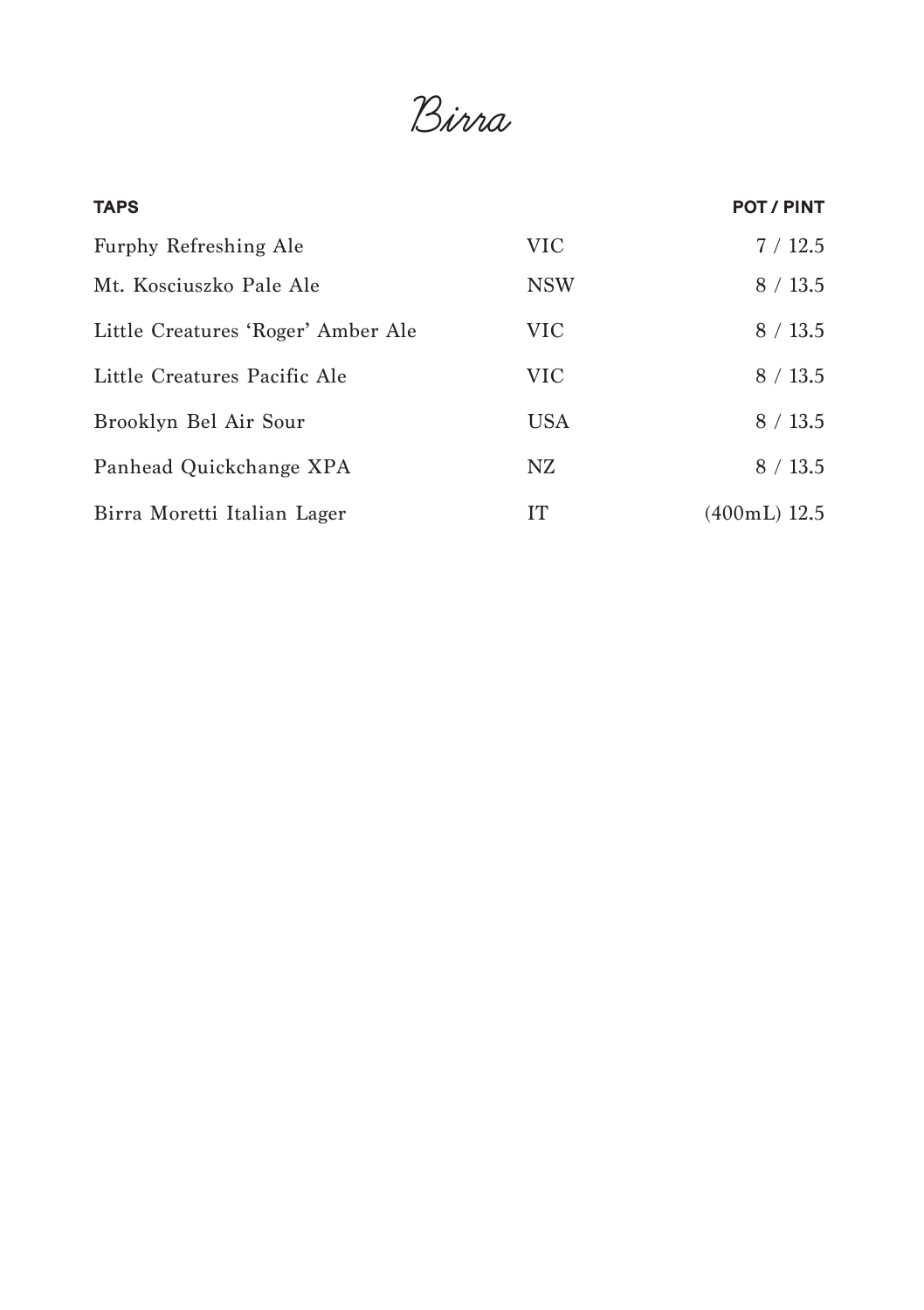**Wines By The Glass**

Our wines at Pepe's are listed from the lighter and elegant to the bold and rich.

Benchmark Australian wines in the list are your palate guides to the varieties we offer.

### SPARKLING

| NV           | Terre Forti Prosecco                                                                                                                                                                                                | Fruili-Venezi Giulia, IT 11 / 62 |         |
|--------------|---------------------------------------------------------------------------------------------------------------------------------------------------------------------------------------------------------------------|----------------------------------|---------|
| NV.          | Airlie Bank Sparkling<br>Chardonnay Pinot Noir                                                                                                                                                                      | Yarra Vallay, VIC                | 10/58   |
| <b>WHITE</b> |                                                                                                                                                                                                                     |                                  |         |
| 2021         | Villa Chiopris Pinot Grigio<br>Pinot Grigio from the snow capped mountains of Friuli.<br>Savoury, soft and fresh.                                                                                                   | Fruili, IT                       | 11 / 52 |
| 2021         | Astrolabe Sauvignon Blanc                                                                                                                                                                                           | Malborough, NZ                   | 14/68   |
| 2020         | Spadafora Catarratto**<br>Made from 100% bio-dynamic Catarratto grapes. Fresh and dry,<br>fruity melon and spring floral notes, think Chablis with a Sicilian<br>accent. A perfect match to cured fish and oysters. | Sicily, IT                       | 15/70   |
| 2019         | Lavorato Anfisya Malvasia<br>A medium bodied, easy drinking Malvasia blend that effortlessly<br>pairs with Pepe's seafood dishes.                                                                                   | Calabria, IT                     | 12 / 57 |
| 2019         | Rockcliffe Third Reef Chardonnay                                                                                                                                                                                    | Great Southern, WA               | 12 / 57 |
| 2019         | Pepe's Casa Bianco Arneis Blend                                                                                                                                                                                     | King Valley, VIC                 | 8/38    |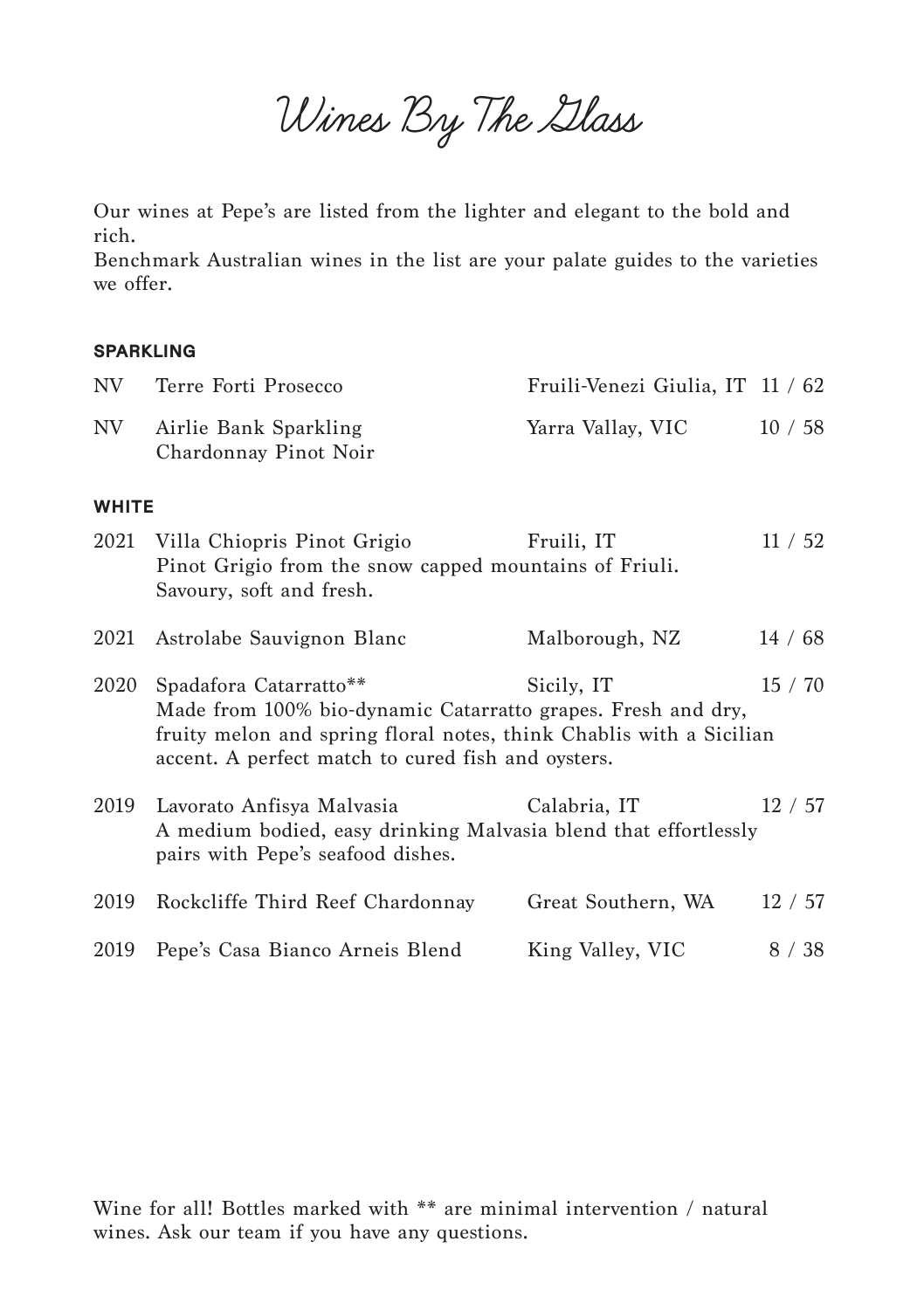**Wines By The Glass**

### ROSÉ + SKIN CONTACT

| 2021           | Otro Vino Sangiovese Tempranillo** Margaret River, WA<br>Sassy, savoury and strikingly serious. Sangiovese meets tempting<br>Tempranillo. Dry, cloudy pink, wild fermented, skin contact,<br>juicy berry fruit with delicate acidity. |                                 | 13/62    |
|----------------|---------------------------------------------------------------------------------------------------------------------------------------------------------------------------------------------------------------------------------------|---------------------------------|----------|
| <b>RED</b>     |                                                                                                                                                                                                                                       |                                 |          |
| 2021           | Clyde Park Locale Pinot Noir                                                                                                                                                                                                          | Geelong, VIC                    | 12/58    |
| 2020           | Vanita Nero d'Avola**<br>This cheeky little Nero d'Avola comes from organic grapes and is<br>aged in old oak barrels. A juicy, fresh and savoury red. A perfect<br>gateway to Italian wines if you normally drink Shiraz.             | Sicily, IT                      | 13/61    |
| 2019           | Bollini Merlot<br>Made from the best possible Merlot grapes, from the mountains<br>way up high in Trentino. Wild berry, fruits, gentle spice and<br>mellow palate. A perfect winter warmer.                                           | Trentino-Alto Adige, IT 15 / 74 |          |
| 2020           | Querceto Sangiovese<br>Fresh Sangiovese, with silky fine tannins, cherry fruits, chocolate<br>and white pepper                                                                                                                        | Tuscany, IT                     | 11 / 53  |
| 2018           | Lloyd Brothers Shiraz                                                                                                                                                                                                                 | McLaren Vale, SA                | 9.5 / 45 |
| 2019           | Pepe's Casa Rosso Merlot Sangiovese                                                                                                                                                                                                   | King Valley, VIC                | 8/38     |
| <b>DESSERT</b> |                                                                                                                                                                                                                                       |                                 |          |
| 2018           | Little Vespa Moscato (750mL)                                                                                                                                                                                                          | King Valley, VIC                | 9/45     |
| 2015           | Trentham Family Reserve<br>Nobile Taminga (375ml)                                                                                                                                                                                     | Murray Darling, VIC             | 11 / 43  |
| 2018           | Saracco Moscato d'Asti (375ml)<br>Moscato as it should be. Refreshing, crunchy and fresh with<br>just enough sweetness                                                                                                                | Piedmont, IT                    | 54       |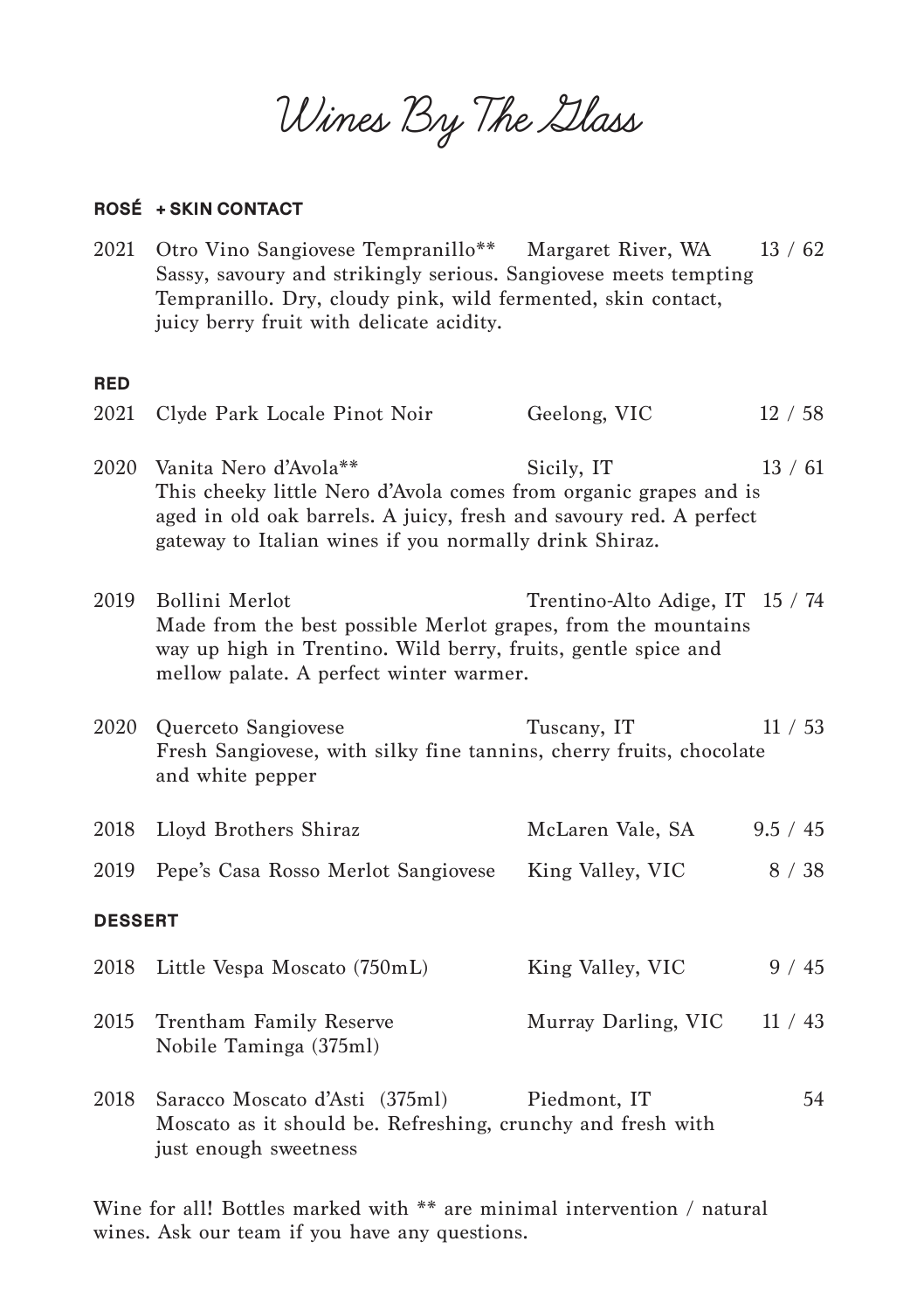**Premium Wines By The Glass**

#### **WHITE**

2020 Stella Bella Chardonnay Margarate River, WA 17 / 75 Winner of 3 trophies including Best Chardonnay and Best White Wine at the Perth Royal Wine Awards. Whole bunch, wild ferment, fresh fruit aromas of pink grapefruit, lemon rind and lime, with peach, fuzz gun flint and almond meal are balanced by an elegant mineral palate.

#### RED

- 2019 Bricco Maiolica Langhe Nebbiolo Piedmont, IT 22 / 105 Classic Langhe Nebbiolo, hints of raspberry, strawberry, red-currant and roses. Smooth, medium bodied delicate silky fine tannins and great length. All we need now is a slow cooked wintery sauce.
- 2019 Knappstein Majors Shiraz Clare Valley, SA 26 / 128 Grown on 50+ year old vines, this wine is only made in exceptional years and in very limited amounts. Carefully hand produced, basket pressed and aged in French oak. Yes this is a very good Shiraz. If you are only going to have a single glass of wine, pick this one.

Pepe's is proud to use the Coravin wine preservation system. Ask about our rotational Croravin pours!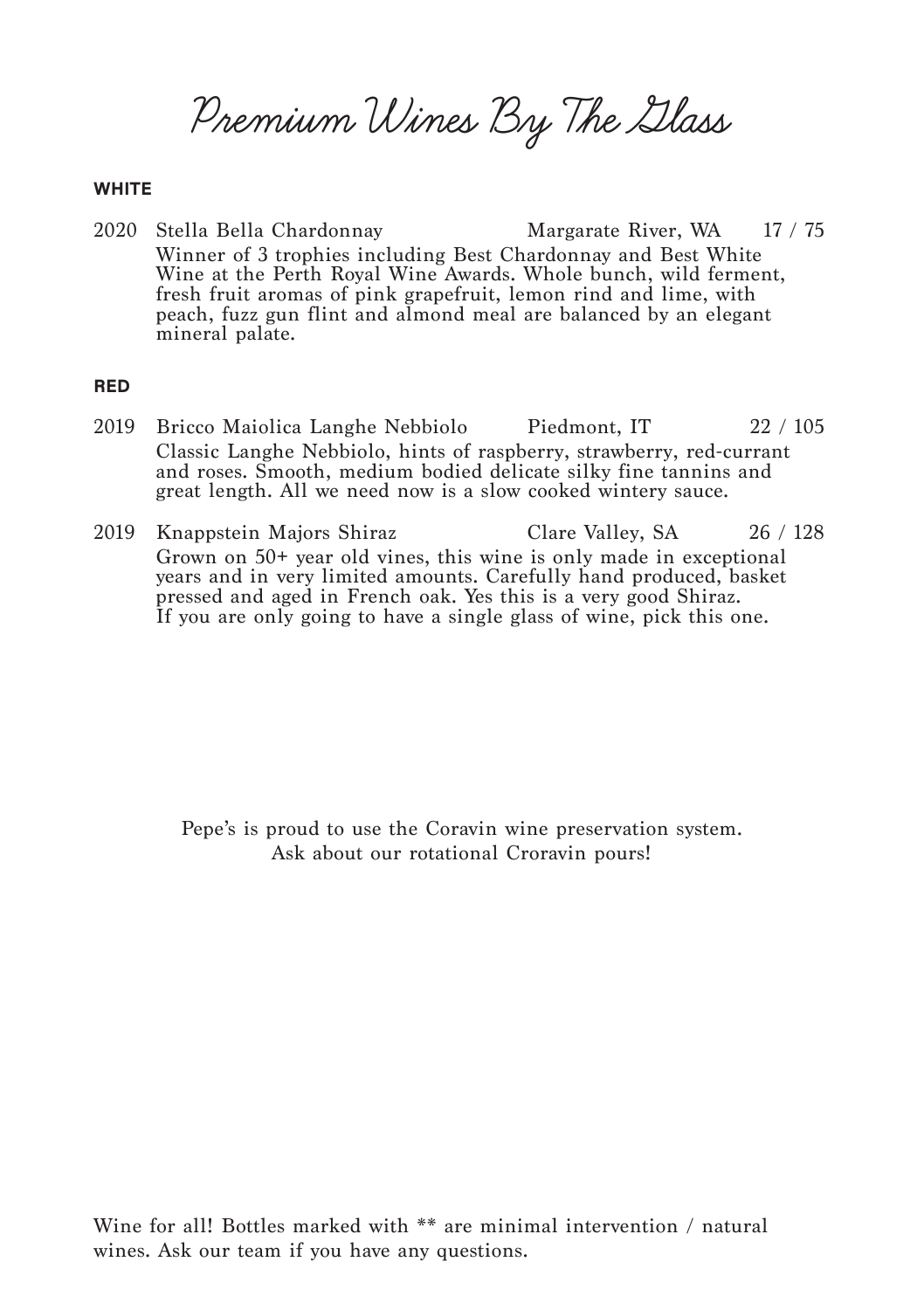

### **CHAMPAGNE**

| NV. | Laurent Perrier Brut                                                                                                                                                                                            | Tours-Sur-Marne,<br>Champagne, FR | 115 |
|-----|-----------------------------------------------------------------------------------------------------------------------------------------------------------------------------------------------------------------|-----------------------------------|-----|
|     | A classic aperitif style. Crisp, fresh and lean.                                                                                                                                                                |                                   |     |
| NV. | Serge Mathieu Blanc de Noirs Brut**                                                                                                                                                                             | Cote des Bar,<br>Champagne, FR    | 125 |
|     | Made from 100% biodynamic Pinot Noir fruit, showing packed red<br>fruit flavours, very low sulphur added and no filtration.                                                                                     |                                   |     |
| NV. | Champagne Collet Pinot Meunier<br>Chardonnay Pinot Noir Brut<br>A classic trio of blend varieties, this Champagne Pinot Meunier<br>dominant gives you a big mouth-feel and presence. Give a new<br>house a try. | AY, Champagne, FR                 | 150 |
| NV. | Pol Roger Chardonnay<br>Pinot Noir Pinot Meunier Brut<br>If it was good enought for Sir Winston Churchill's breakfast<br>it's probably good enough for us. Impressively rich and dry.                           | Epernay, Champagne, FR            | 170 |
| NV. | Jacquesson Cuvée No. 743<br>Pinot Noir Chardonnay **<br>Jacquesson are a small producer uniquely building Champagne as a                                                                                        | Dizy, Champagne, FR               | 190 |

vintage expression. 2015 was warm, sunny and dry and this powerful Champagne aged in oak with no filtering and fining is filled with

volume and personality.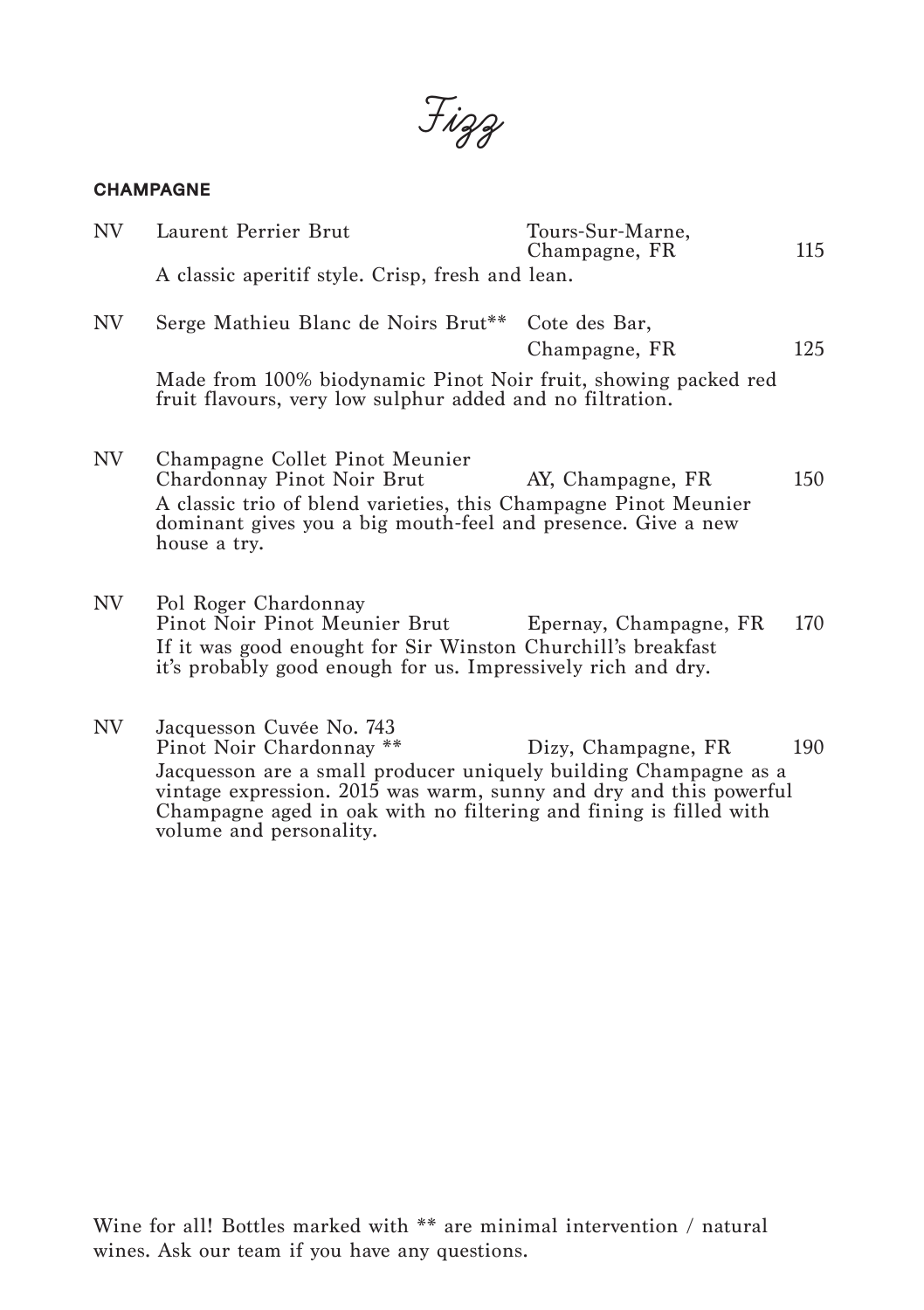

### SPARKLING

| NV   | Airlie Bank Sparkling<br>Chardonnay Pinot Noir                                                                                                                                                                                              | Yarra Vallay, VIC   | 58       |
|------|---------------------------------------------------------------------------------------------------------------------------------------------------------------------------------------------------------------------------------------------|---------------------|----------|
| NV   | Terre Forti Prosecco                                                                                                                                                                                                                        | Veneto, IT          | 62       |
| NV.  | La Zona Prosecco Glera                                                                                                                                                                                                                      | King Valley, VIC    | 62       |
| NV.  | Barone Montalto Sparkling<br>Pinot Grigio                                                                                                                                                                                                   | Siciliy IT          | 68       |
| 2019 | Le Vigne Di Alice Extra Dry<br>Prosecco Glera                                                                                                                                                                                               | Valdobbiadene, IT   | 80       |
| 2015 | Stefano Lubiana Blanc de Blancs**<br>100% organic Chardonnay, meticulously made. One of Australia's<br>best sparkling wines.                                                                                                                | Derwent Valley, TAS | 145      |
| 2015 | Stefano Lubiana Brut Reserve**<br>A meticulously made, classic blend of Pinot Noir and Chardonnay<br>sparkling from 100% organic fruit.                                                                                                     | Derwent Valley, TAS | 145      |
| 2011 | Elk Cove La Boheme Sparkling Rosé** Oregon, USA<br>Sourced from the oldest vines on the estate, made entirely<br>from Pinot Noir. Elk Cove are focused on hand crafting their wines<br>with sustainable practices.                          |                     | 155      |
|      | <b>PETILLANT NATUREL</b>                                                                                                                                                                                                                    |                     |          |
| NV.  | Meadowbank Harvest Pet Nat <sup>**</sup><br>Pinot Noir Chardonnay<br>Just shy of a Pet Nat, but so so close. A rare release of something<br>experimental from Tassie, 90% Pinot Noir, with the balance of a<br>still fermenting Chardonnay. | Derwent Valley, TAS | 90       |
|      | $0.01C$ $C1$ $1$ $D1'$ ; $D1$ $M1'$ , $D'$ $**$ $T1'$ $T1'$                                                                                                                                                                                 |                     | $\Omega$ |

2016 Chalmers Felicitas Pet Nat Fiano \*\* Heathcote, VIC 99 This is a special Pet Nat. 100% Fiano, two years on lees, finishes with a lovely natural acidity.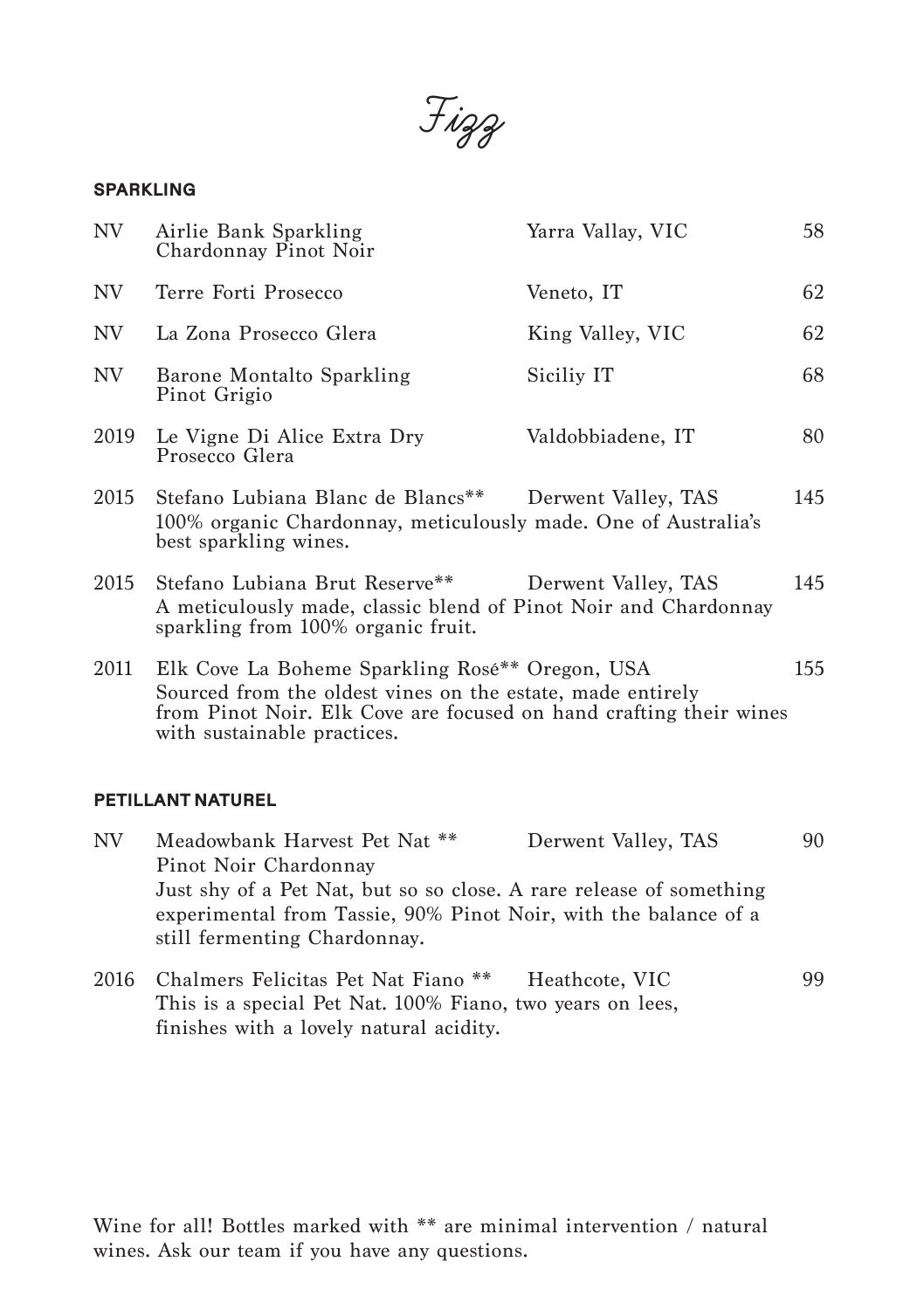# **White**

Our wines at Pepe's are listed from the light and elegant to the bold and rich. Benchmark Australian wines in the list are your palate guides to the varieties we offer.

### LIGHT & ELEGANT

| 2021 | Chrismont Riesling                                                                                                                                                                                                                                   | King Valley, VIC   | 49  |
|------|------------------------------------------------------------------------------------------------------------------------------------------------------------------------------------------------------------------------------------------------------|--------------------|-----|
| 2018 | Cape Margaret Semillon<br>Sauvignon Blanc                                                                                                                                                                                                            | Margaret River, WA | 49  |
| 2021 | Villa Chiopris Pinot Grigio                                                                                                                                                                                                                          | Fruili, IT         | 54  |
| 2019 | Pala Vermentino di Sardegna<br>If only we were all on holiday in the sun on the coast of Sardegna,<br>then we would all be drinking Vermentino and eating seafood.<br>Paradise.                                                                      | Sardinia, IT       | 56  |
| 2021 | Mahi Sauvignon Blanc                                                                                                                                                                                                                                 | Marlborough, NZ    | 58  |
| 2017 | Barone Montalto Cataratto **<br>Organically grown grapes 400 metres above sea level in the west of<br>Sicily. Fresh, citric and racy.                                                                                                                | Sicily, IT         | 59  |
| 2021 | Geoff Weaver Sauvignon Blanc                                                                                                                                                                                                                         | Adelaide Hills, SA | 59  |
| 2021 | Chalmers Vermentino**                                                                                                                                                                                                                                | Heathcote, VIC     | 68  |
| 2021 | Clos Clare Watervale Riesling                                                                                                                                                                                                                        | Clare Valley, SA   | 75  |
| 2020 | St. Michael-Eppan Pinot Grigio<br>It's all about sharpness and focus here, from this wine from such<br>high altitude. This Pinot Grigio is brimming with lemons and yellow<br>apples and just enough acidity to carry its fullish body ever so well. | Alto Adige, IT     | 96  |
| 2016 | Crawford River Reserve Riesling                                                                                                                                                                                                                      | Henty, VIC         | 125 |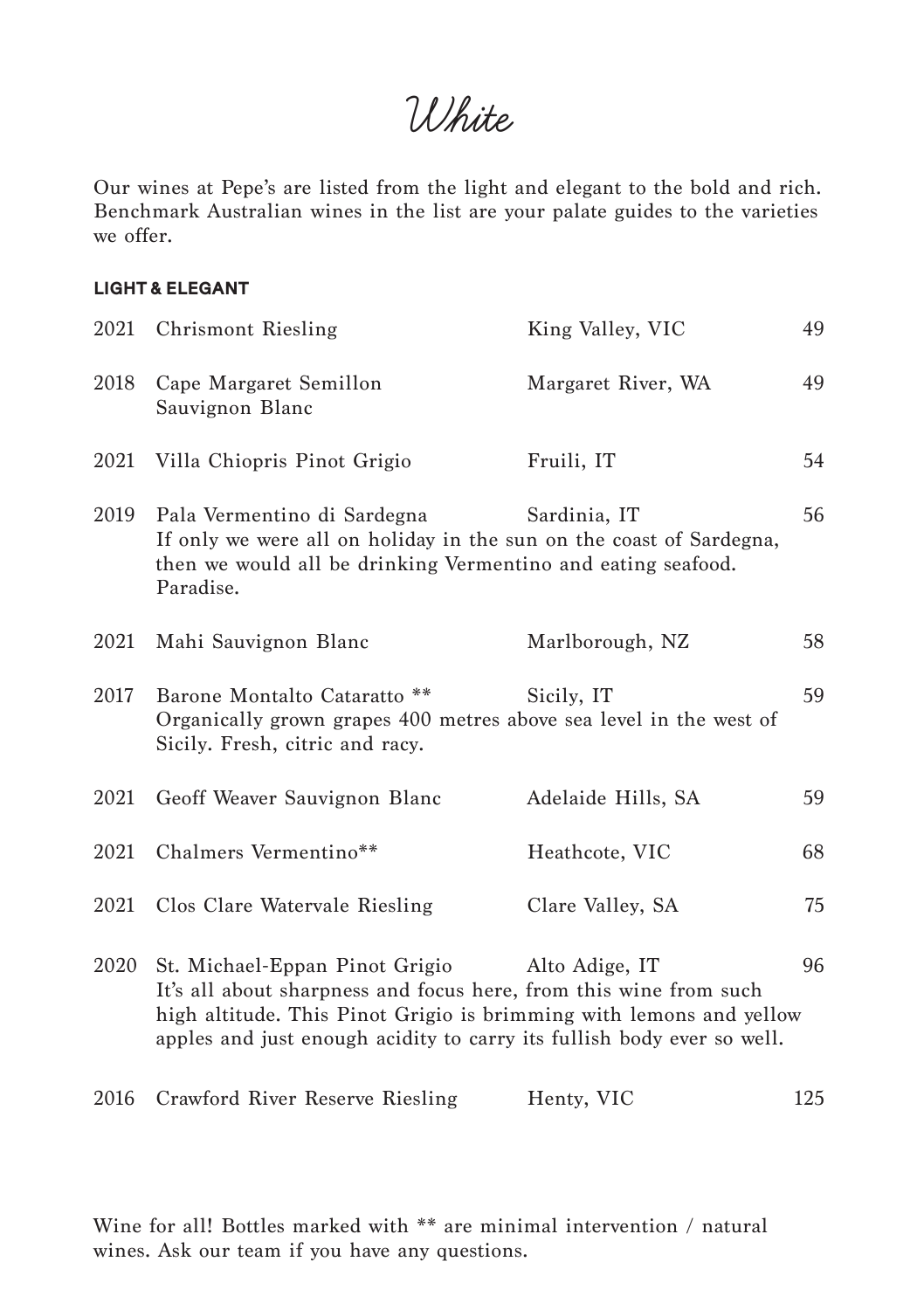**White**

### MEDIUM & JUICY

| 2021 | Gran Sasso Terre Siciliane<br>Pinot Grigio                                                                                                                                                                                                                                                                                                            | Sicily, IT               | 39      |
|------|-------------------------------------------------------------------------------------------------------------------------------------------------------------------------------------------------------------------------------------------------------------------------------------------------------------------------------------------------------|--------------------------|---------|
| 2020 | Voyager Estate Chenin Blanc                                                                                                                                                                                                                                                                                                                           | Margaret River, WA       | 48      |
| 2020 | Pipoli Greco Fiano<br>One of the smaller wine producing regions in Italy. This is a fuller<br>bodied white blend. Greco dominant with a wack of Fiano for good<br>measure.                                                                                                                                                                            | Basilicata, IT           | 50      |
| 2021 | Astrolabe Sauvignon Blanc                                                                                                                                                                                                                                                                                                                             | Malborough, NZ           | 14/68   |
| 2020 | Spadafora Catarratto**<br>Made from 100% bio-dynamic Catarratto grapes. Fresh and dry,<br>fruity melon and spring floral notes, think Chablis with a Sicilian<br>accent. A perfect match to cured fish and oysters.                                                                                                                                   | Sicily, IT               | 15 / 70 |
| 2019 | Coffele Soave Garganega<br>Honeydew, almonds and mango Weiss bar on the nose, this is a<br>dialed up Soave.                                                                                                                                                                                                                                           | Veneto, IT               | 77      |
| 2020 | Villa Chiopris Ribolla Gialla<br>Ribolla Fialla as it should be with a crisp ruby pink grapefruit citric<br>beginning, a soft mid palate and finishing racy and crisp just in time<br>for another glass. This could be a perfect aperativo wine.                                                                                                      | Fruili-Venezi Giulia, IT | 78      |
| 2019 | Bertani Due Uve Velante<br>Pinot Grigio Sauvignon Blanc<br>Founded in 1857 by two brothers, quickly Bertani became one of the<br>most influencial producers in the Veneto. The Due Uve combines the<br>classic Sauvignon Blanc fruit flavours on the nose with the cleansing<br>racy finish of a Pinot Grigio on the palate. The best of both worlds. | Fruili-Venezi Giulia, IT | 94      |
| 2020 | Pieropan Soave Classico Garganega<br>Pieropan changed the course of Soave history with his single-minded<br>desire to show the world that these whites could be world class.<br>So pure, so clean, so refreshing. The benchmark Soave.                                                                                                                | Veneto, IT               | 94      |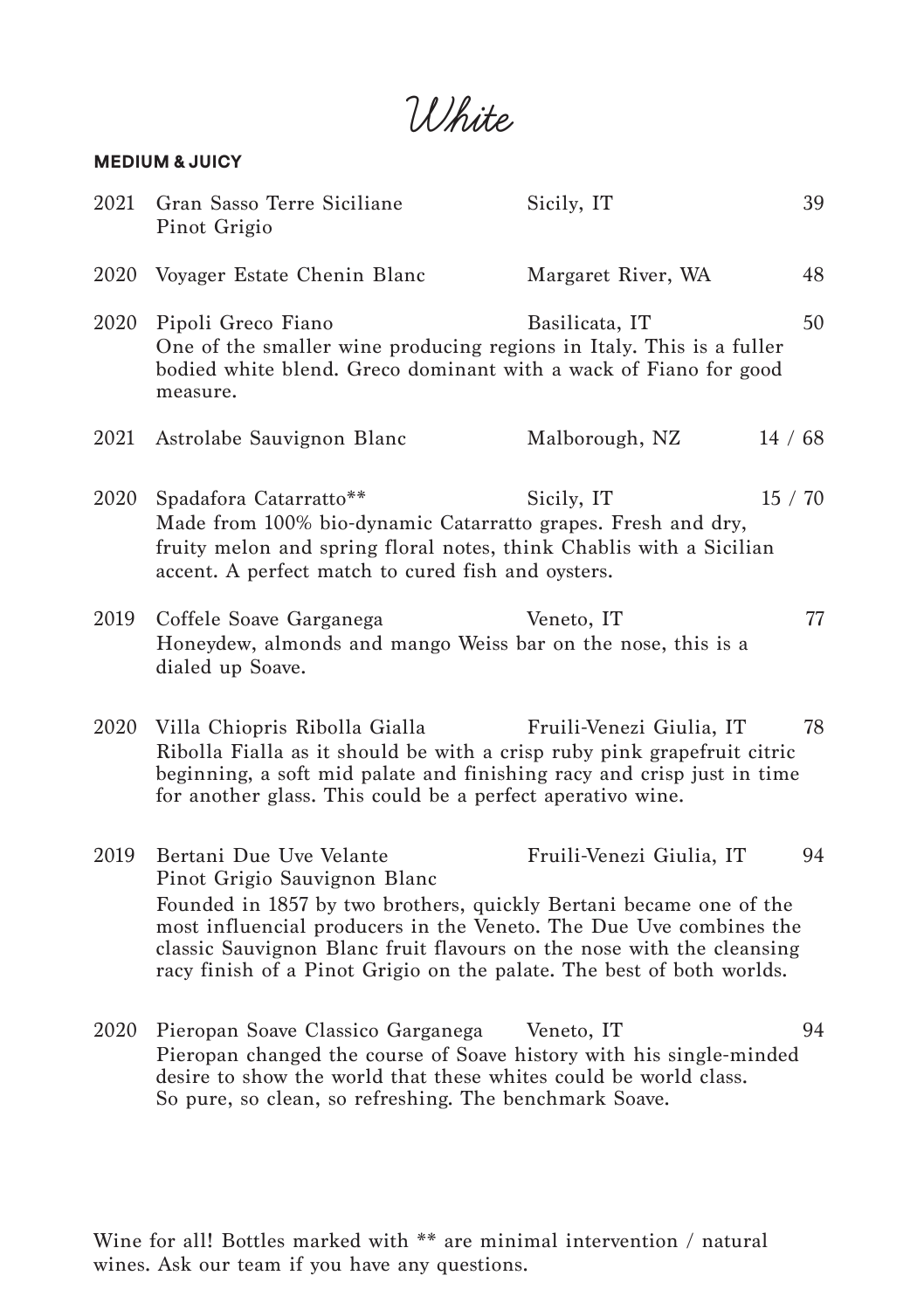**White**

# MEDIUM & JUICY (CONT.)

| 2014 | Eyrie Pinot Blanc **<br>Rich tropical fruit, with a light creamy mouth feel. The wine                                                                                                                                                                                               | Oregon, USA        | 105     |
|------|-------------------------------------------------------------------------------------------------------------------------------------------------------------------------------------------------------------------------------------------------------------------------------------|--------------------|---------|
|      | finishing with hints of nuttiness with a clean, naturalistic finish.                                                                                                                                                                                                                |                    |         |
| 2014 | Tavignano Misco Verdicchio<br>Riserva <sup>**</sup>                                                                                                                                                                                                                                 | Marche, IT         | 125     |
|      | This Verdicchio is both streamlined and tight, however it does not<br>lack for volume and girth. Aged in stainless and then in bottle this<br>is one sophisticated wine. Juicey freshness of peach and nectarine and<br>touches of mint, saffron and a gorgeous saline long finish. |                    |         |
| 2016 | Yeringberg Marsanne Roussanne                                                                                                                                                                                                                                                       | Yarra Valley, VIC  | 130     |
|      | <b>BOLD &amp; RICH</b>                                                                                                                                                                                                                                                              |                    |         |
| 2018 | Luccarelli Bianco Verdeca<br>Bombino Bianco                                                                                                                                                                                                                                         | Puglia, IT         | 42      |
|      | A lush saline blend of local varietals from Puglia. Both fruity and<br>solidly persistent.                                                                                                                                                                                          |                    |         |
| 2021 | Hoddles Creek Chardonnay                                                                                                                                                                                                                                                            | Yarra Valley, VIC  | 54      |
| 2018 | Delatite High Ground Chardonnay**                                                                                                                                                                                                                                                   | Mansfield, VIC     | 55      |
| 2018 | Tormaresco Chardonnay                                                                                                                                                                                                                                                               | Puglia, IT         | 55      |
|      | Tormaresco is owned by the famed Tuscan producer Antinori who are<br>100% driven by quality and their Puglia project is a class act.                                                                                                                                                |                    |         |
| 2019 | Lavorato Anfisya Malvasia                                                                                                                                                                                                                                                           | Calabria, IT       | 12/57   |
| 2019 | Rockcliffe Third Reef Chardonnay                                                                                                                                                                                                                                                    | Great Southern, WA | 12 / 57 |
| 2016 | Kangarilla Road Vermentino Fiano<br>Vermentino for freshness and Fiano for texture. Left on skins and<br>aged in clay amphora. Deliciously fun to drink.                                                                                                                            | McLaren Vale, SA   | 58.     |
| 2021 | Clandestine Chardonnay                                                                                                                                                                                                                                                              | Margaret River, WA | 62      |
| 2020 | Stella Bella Chardonnay                                                                                                                                                                                                                                                             | Margaret River, WA | 75      |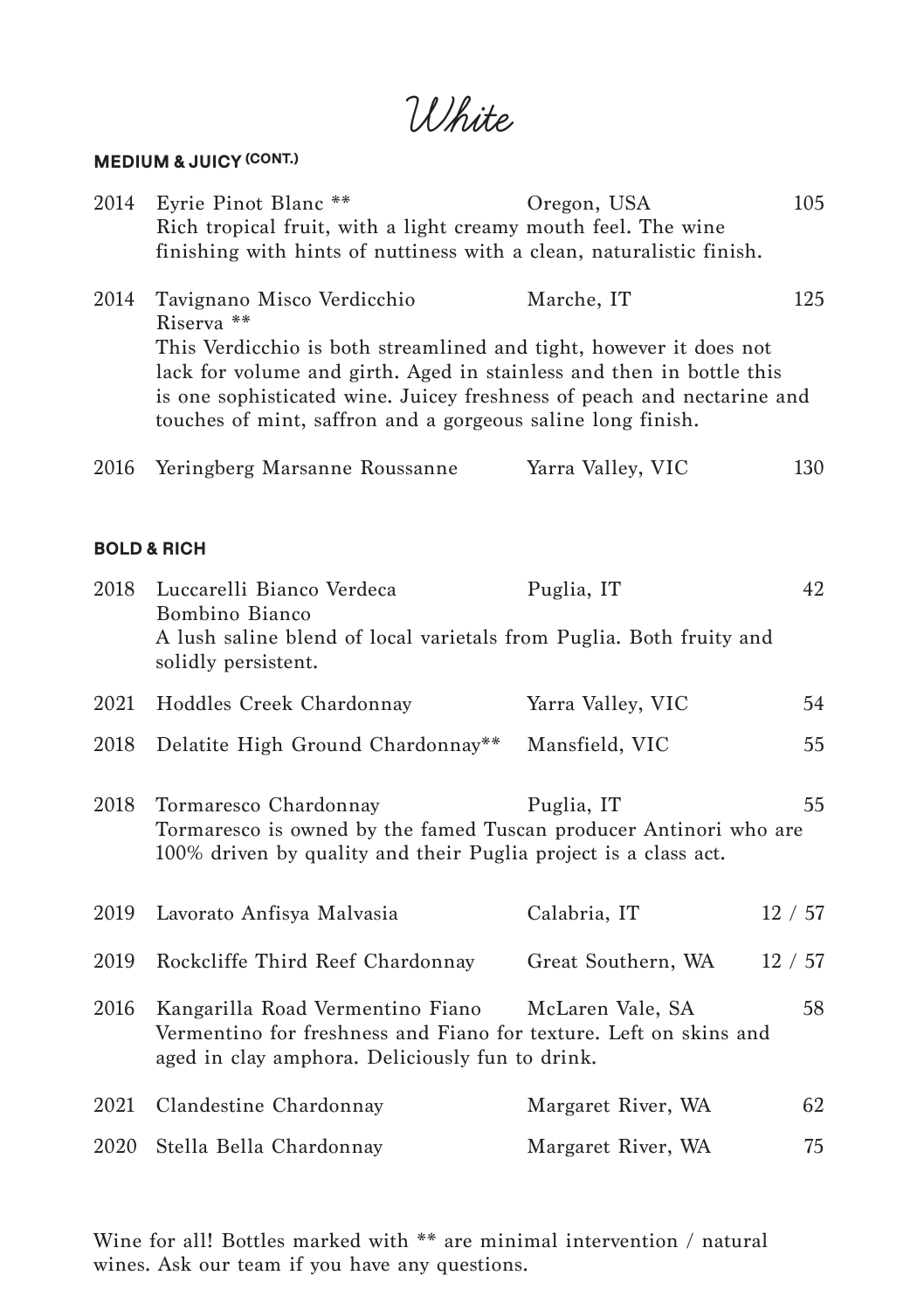# **White**

### BOLD & RICH (CONT.)

| 2020 | Oceans Eight Pinot Gris                                                                                                                                                                                                                                                | Mornington, VIC           | 76  |
|------|------------------------------------------------------------------------------------------------------------------------------------------------------------------------------------------------------------------------------------------------------------------------|---------------------------|-----|
| 2017 | Kendall-Jackson Vintner's<br>Reserve Chardonnay<br>Its all about the big tropical flavours with just the right amount<br>of oak to frame this Chardonnay bad boy up.                                                                                                   | California, USA           | 79  |
| 2019 | Castello Rampolla Trebianco**<br>Benchmark Italian skin contact amber wine made with three<br>Tuscan varieties with no added sulfur and no filtration.<br>A natural wine, yes!Superbly made? Absolutely.                                                               | Tuscany, IT               | 85  |
| 2020 | Stefano Lubiana Primavera<br>Chardonnay**                                                                                                                                                                                                                              | Derwent Valley, TAS       | 88  |
| 2019 | La Crema Chardonnay<br>If the Monterey of California region is all about the rock, the wind and<br>the lack of restrain, well this Chardonnay is its true expression.                                                                                                  | California, USA           | 97  |
| 2020 | Shaw and Smith M3 Chardonnay                                                                                                                                                                                                                                           | Adelaide Hills, SA        | 100 |
| 2018 | Cristom Viognier **                                                                                                                                                                                                                                                    | Oregon, USA               | 115 |
| 2018 | Ronco dei Tassi Malvasia<br>In 2020 this wine was named one of the best white wines in Italy by<br>Gambero Rosso, the Italian wine bible. This is detailed old vine<br>Malvasia that gives us dried apple and loquat lush fruits and a full<br>palate rich and smooth. | Friuli-Venezia Giulia, IT | 125 |
| 2019 | Sailor Seeks Horse One<br>Monkey Chardonnay                                                                                                                                                                                                                            | Huon Valley, TAS          | 125 |
| 2015 | Curly Flat Chardonnay                                                                                                                                                                                                                                                  | Macedon, VIC              | 135 |
| 2016 | Stefano Lubiano Amphora Amber<br>Chardonnay Sauvignon Blanc**<br>From Tasmania's first and only bio-dynamic vineyard. Fermented and<br>aged in clay amphora from one of the best producers in Tasmania.                                                                | Derwent Valley, TAS       | 135 |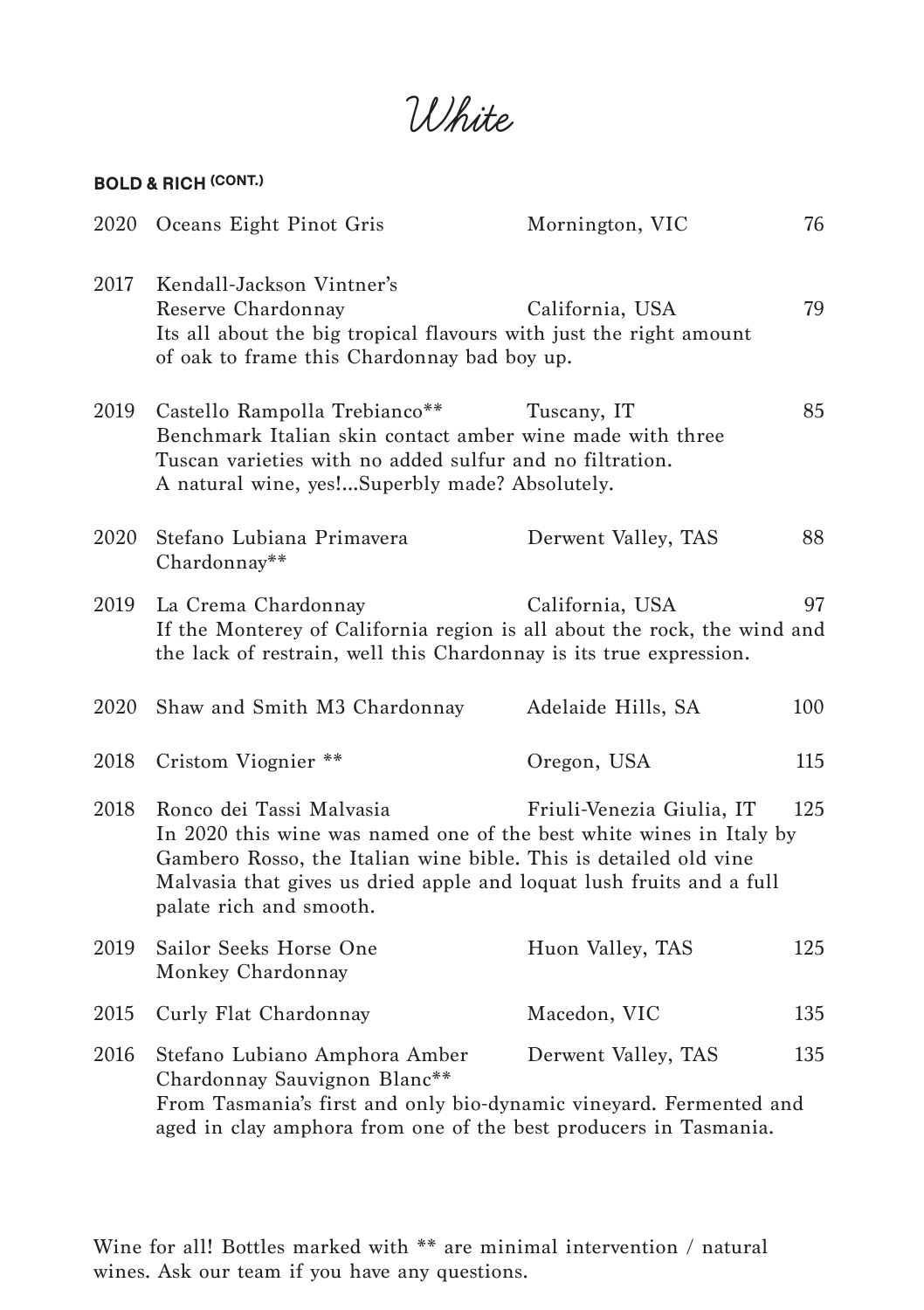**Rosé & Chillable Reds**

# ROSÉ

| 2021 | Chain of Ponds Sangiovese Rosé                                                                                                                                                                                                                                                                       | Adelaide Hills, SA | 48  |
|------|------------------------------------------------------------------------------------------------------------------------------------------------------------------------------------------------------------------------------------------------------------------------------------------------------|--------------------|-----|
| 2019 | La Zona Barbera<br>Tempranillo Sangiovese Rosato<br>A blend of three Mediterranean renowned varieties producing a<br>savoury yet refreshing Rosé                                                                                                                                                     | King Valley, VIC   | 55  |
| 2020 | Masso Antico Primitivo Rosato<br>Delicate fruit aromas and a tangy juiciness that works so well<br>with a little chilli heat.                                                                                                                                                                        | Salento, IT        | 55  |
| 2018 | Riotor Grenache Rosé                                                                                                                                                                                                                                                                                 | Provence, FR       | 77  |
| 2020 | Scala Gaglioppo Rosato**<br>Gaglioppo is one of Italy's oldest grape varieties. It is both delicious<br>and a rare find. Related to Sangiovese and sibling to Sicily's<br>Nerello Mascalese. This Rosé delivers dusty fruit flavours and a<br>savoury food friendly edge. Certified organic as well. | Calabria, IT       | 82  |
| 2021 | Radica Terre di Chieti<br>Montepulciano d'Abruzzo Rosato<br>It's a wine born for pure pleasure: the brilliant bright colour, the<br>powerful aromas and the taste will take you to Abruzzo in summer,<br>between flowers and red cherries.                                                           | Abruzzo, IT        | 82  |
| 2019 | Le Grand Cros Rosé<br>Grenache Cinsault (1.5Lt)                                                                                                                                                                                                                                                      | Provence, FR       | 105 |
| 2019 | Ayunta Narello Mascalese Rosato<br>Now this is uniquemade from 100% organic Narello Mascalese fruit,<br>grown high on the side of an active volcano. In the glass not<br>dissimilar to very fine Pinot Noir with a funky textural edge.                                                              | Etna, IT           | 125 |
|      | <b>CHILLABLE REDS</b>                                                                                                                                                                                                                                                                                |                    |     |
| 2020 | Antonio Camillo Ciliegliolo<br>Sangiovese<br>Antonio is a Ciliegliolo specialist and this wine is packed with cherry<br>fruits and crunchy acidity. Designed to drink with friends everyday<br>and with a 1LT bottle, it means that there is more to share around.                                   | Tuscany, IT        | 100 |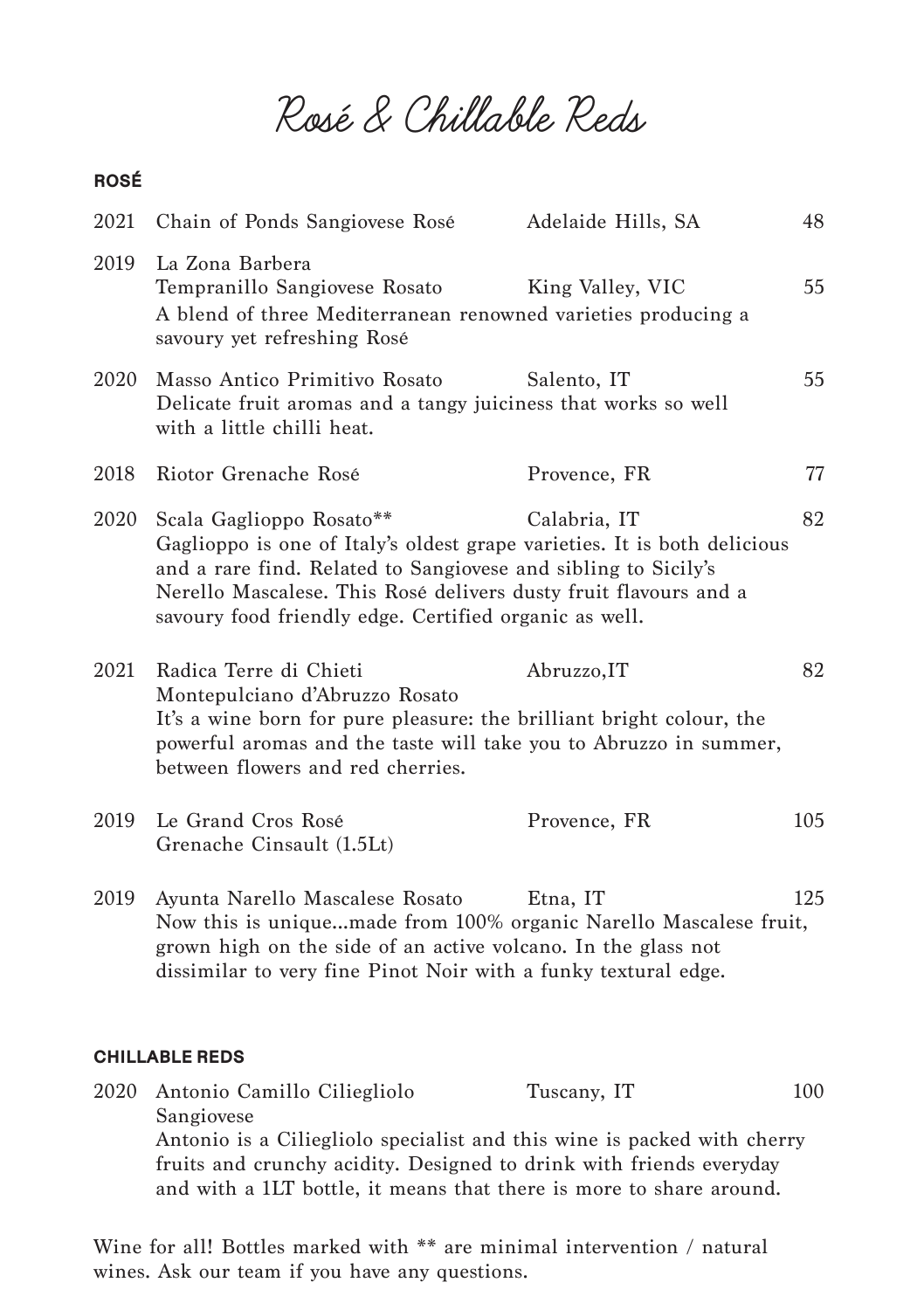**Red**

### LIGHT & ELEGANT

| 2019 | Lenotti Bardolino Corvina<br>Rondinella                                                                                                                                                                                                                           | Veneto, IT              | 53      |
|------|-------------------------------------------------------------------------------------------------------------------------------------------------------------------------------------------------------------------------------------------------------------------|-------------------------|---------|
| 2021 | Clyde Park Locale Pinot Noir                                                                                                                                                                                                                                      | Geelong, VIC            | 58      |
| 2020 | Salatin Pinot Nero<br>A light fresh Pinot Noir with a slight Italian accent how can you say<br>no?                                                                                                                                                                | Veneto, IT              | 59      |
| 2020 | Vanita Nero d'Avola**<br>This cheeky little Nero d'Avola comes from organic grapes and is<br>aged in old oak barrels. A juicy, fresh and savoury red. A perfect<br>gateway to Italian wines if you normally drink Shiraz.                                         | Sicily, IT              | 13/61   |
| 2019 | Moorooduc Devil Bend Pinot Noir                                                                                                                                                                                                                                   | Mornington, VIC         | 68      |
| 2019 | Bollini Merlot<br>Made from the best possible Merlot grapes, from the mountains<br>way up high in Trentino. Wild berry, fruits, gentle spice and<br>mellow palate. A perfect winter warmer.                                                                       | Trentino-Alto Adige, IT | 15 / 74 |
| 2020 | Shadowfax Macedon Pinot Noir                                                                                                                                                                                                                                      | Macedon, VIC            | 82      |
| 2019 | Viviani Valpolicella<br>Classico Corvina Rondinella<br>Family owned and run with very small production: the Vivani vineyard<br>sits very high up in the cold hills of the Veneto. This is beautifully<br>aromatic cherry packed, crunch, refreshing Valpolicella. | Veneto, IT              | 84      |
| 2013 | L'Arco Rosso del Veronese Rovina **<br>Hands off wine making from one of the best young producers in<br>the Veneto. Natural wine with elegance, personality and length.                                                                                           | Veneto, IT              | 100     |
| 2019 | David Duband Nuits-Saint-<br>Georges Pinot Noir                                                                                                                                                                                                                   | Burgundy, FR            | 105     |
| 2020 | St. Michael-Eppan Pinot Nero<br>From one of the most respected producers in the region comes this<br>classic Northern Italian Pinot Nero/Noir. A delicate nose of wild<br>berries and an elegant gentle fresh palate with crunchy fruit and<br>soft spice.        | Alto Adige, IT          | 110     |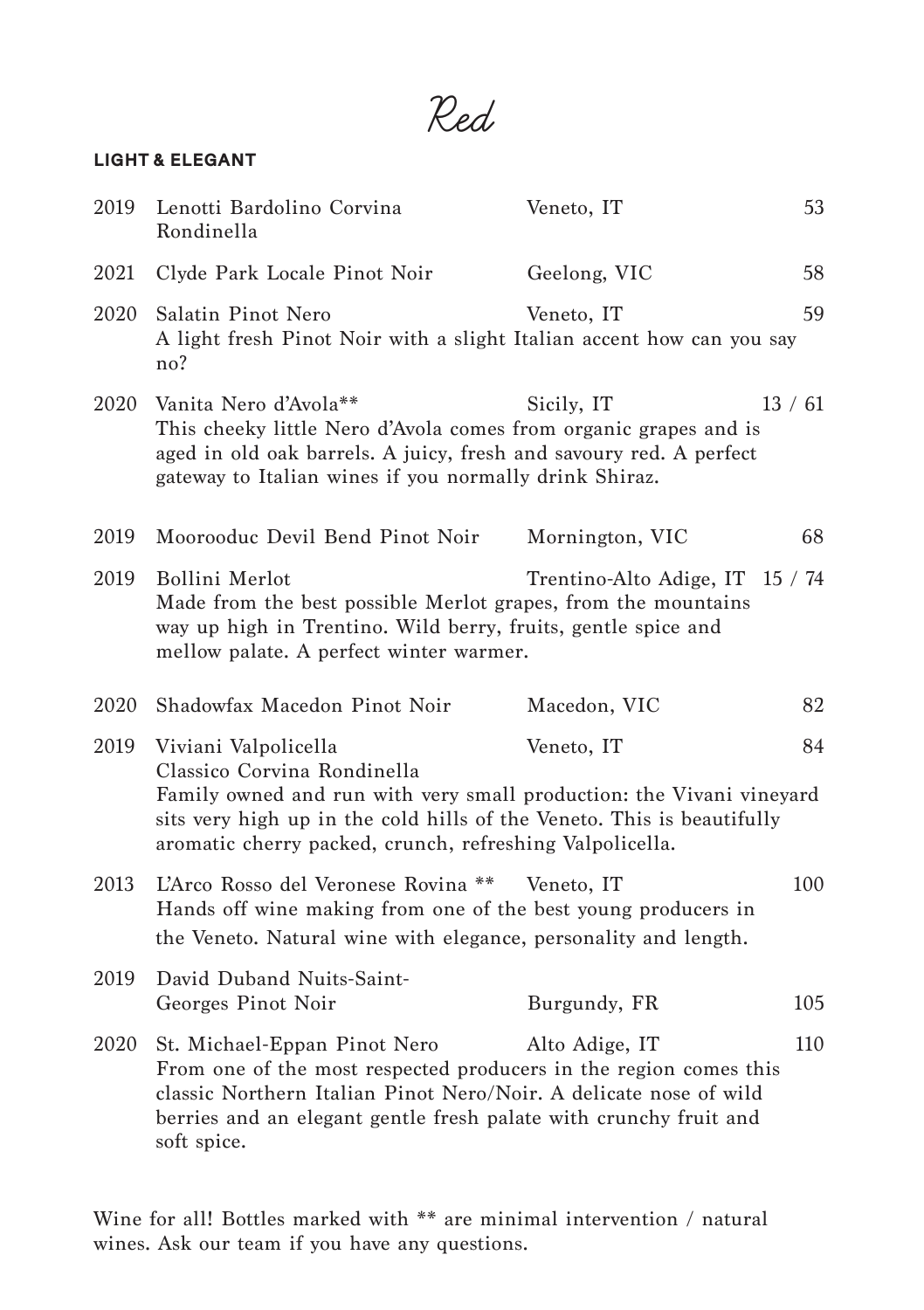**Red**

### LIGHT & ELEGANT (CONT)

| 2019 | Rochford Wines Dans les Bois<br>Pinot Noir                                                                                                                                          | Yarra Valley, VIC | 115     |
|------|-------------------------------------------------------------------------------------------------------------------------------------------------------------------------------------|-------------------|---------|
| 2014 | Apsley Gorge Pinot Noir                                                                                                                                                             | Bicheno, TAS      | 125     |
| 2021 | Clarence House Reserve Pinot Noir                                                                                                                                                   | Cambridge, TAS    | 130     |
| 2020 | Vigneti Vecchio Narello Mascalese**<br>A nervy red wine made from almost entirely Narello Mascalese,<br>the perfect red with seafood in mind. Unfiltered and unfined pitch<br>perct | Etna, IT          | 140     |
|      | <b>MEDIUM &amp; JUICY</b>                                                                                                                                                           |                   |         |
| 2019 | Gran Sasso Montepulciano d'Abruzzo                                                                                                                                                  | Abruzzo, IT       | 40      |
|      | 2020 Querceto Sangiovese<br>Fresh Sangiovese, with silky fine tannins, cherry fruits, chocolate<br>and white pepper                                                                 | Tuscany, IT       | 11 / 53 |
| 2017 | Parri Chianti Sangiovese<br>Bright cherry laced fruit with smooth tannins and a mild<br>savoury finish                                                                              | Tuscany, IT       | 58      |
| 2020 | Kilikanoon Grenache<br>Shiraz Mataro                                                                                                                                                | Clare Valley, SA  | 58      |
| 2015 | Luca Bosio Dolcetto d'Alba<br>Don't be fooled this is not a sweet wine. Dolcetto is dry, with fine<br>grained tannins, and in the hands of these winemakers its delicious.          | Piedmont, IT      | 62      |
| 2016 | La Zona Barbera                                                                                                                                                                     | King Valley, VIC  | 66      |
| 2019 | Villa Trasqua Rosso Toscana<br>Sangiovese Merlot Cabernet Sauvignon                                                                                                                 | Tuscany, IT       | 70      |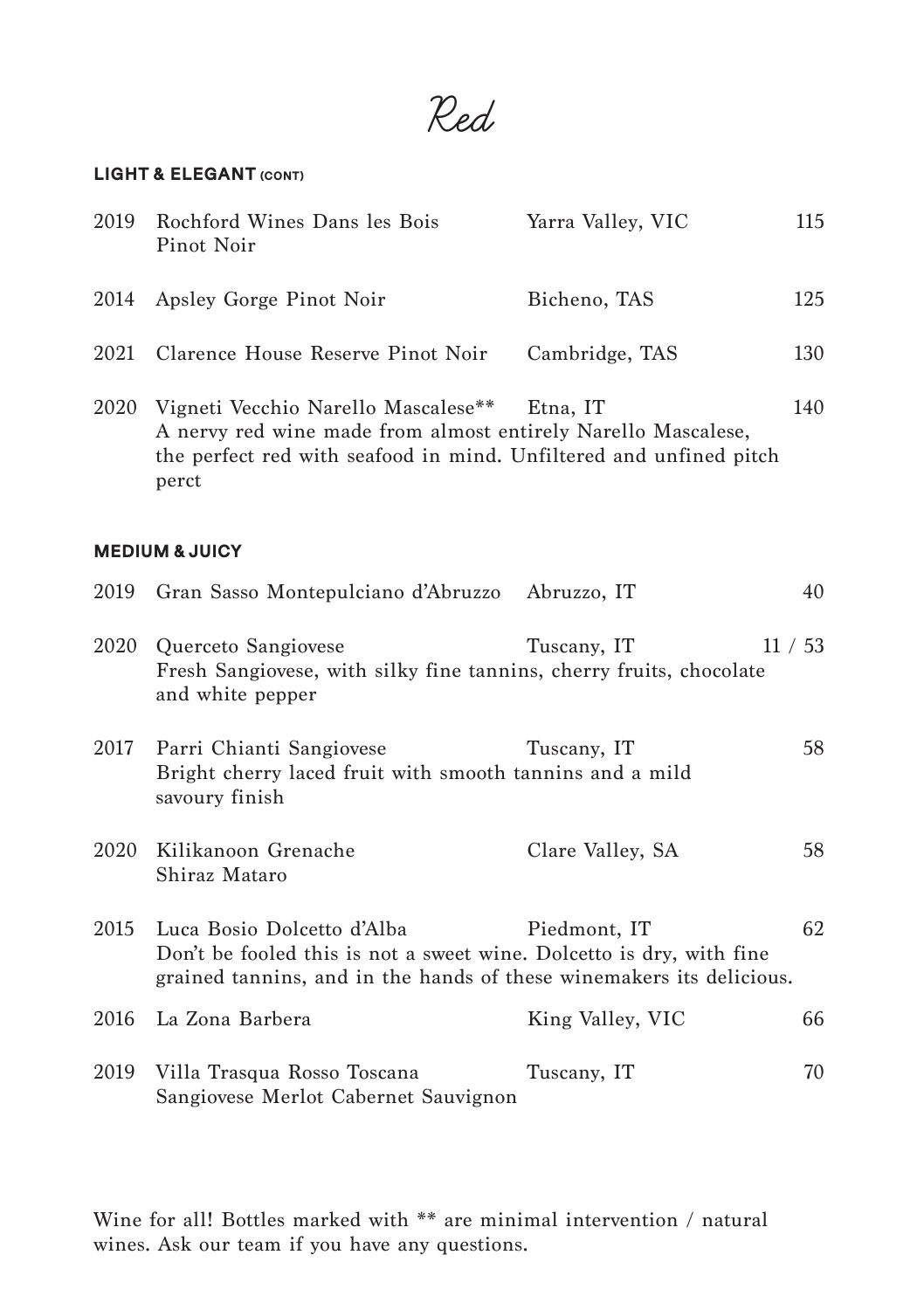**Red**

### **MEDIUM & JUICY (CONT)**

|      | 2015 Cantina Boffa Dolcetto d'Alba                                                                                                                                                                                                                                                                  | Piedmont, IT       | 75  |
|------|-----------------------------------------------------------------------------------------------------------------------------------------------------------------------------------------------------------------------------------------------------------------------------------------------------|--------------------|-----|
| 2020 | Frankland Estate Shiraz                                                                                                                                                                                                                                                                             | Great Southern, WA | 77  |
| 2020 | Sardus Pater Cannonau<br>Cannonau AKA Grenache is dry grown at high elevation in Sardinia.<br>A great balancing act of both elegance but still having a savoury moody<br>depth. The wine's mild tannins can take a hit of chilli from a dish and<br>make you come back for more.                    | Sardinia, IT       | 78  |
| 2020 | San Francesco Ciro Classico Gaglioppo Calabria, IT<br>Gaglioppo is one of Italy's oldest grape varieties, probably of Greek<br>origin. It is fresh, vibrant and a rare find. As its related to its<br>Tuscan cousin Sangiovese, his wine is calling out for some succulent<br>lamb or grilled beef. |                    | 82  |
| 2020 | Nocturne SR Cabernets                                                                                                                                                                                                                                                                               | Margaret River, WA | 88  |
| 2018 | SC Pannell Barbera<br>Steve Pannell is one of Austalia's most influencial and forward<br>thinking wine makers. This is Barbera as it should be. It has a deep<br>ruby colour, with fragrant floral and berry aromas. Brilliant acidity<br>and soft tannins. Well worth a try.                       | Adelaide Hills, SA | 98  |
| 2017 | La Spinetta Il Nero di Casanova<br>Sangiovese                                                                                                                                                                                                                                                       | Tuscany, IT        | 98  |
| 2019 | Bricco Maiolica Langhe Nebbiolo<br>Classic Langhe Nebbiolo, hints of raspberry, strawberry, red current<br>and roses. Smooth, medium bodied, delicate silky fine tannins and<br>great length. All we need now is a slow cooked wintery sauce.                                                       | Piedmont, IT       | 105 |
| 2016 | Fratelli D'Anna Rosso di Montalcino<br>Sangiovese Grosso                                                                                                                                                                                                                                            | Tuscany, IT        | 125 |
| 2019 | Scorpo Old Vine Shiraz                                                                                                                                                                                                                                                                              | Mornington, VIC    | 128 |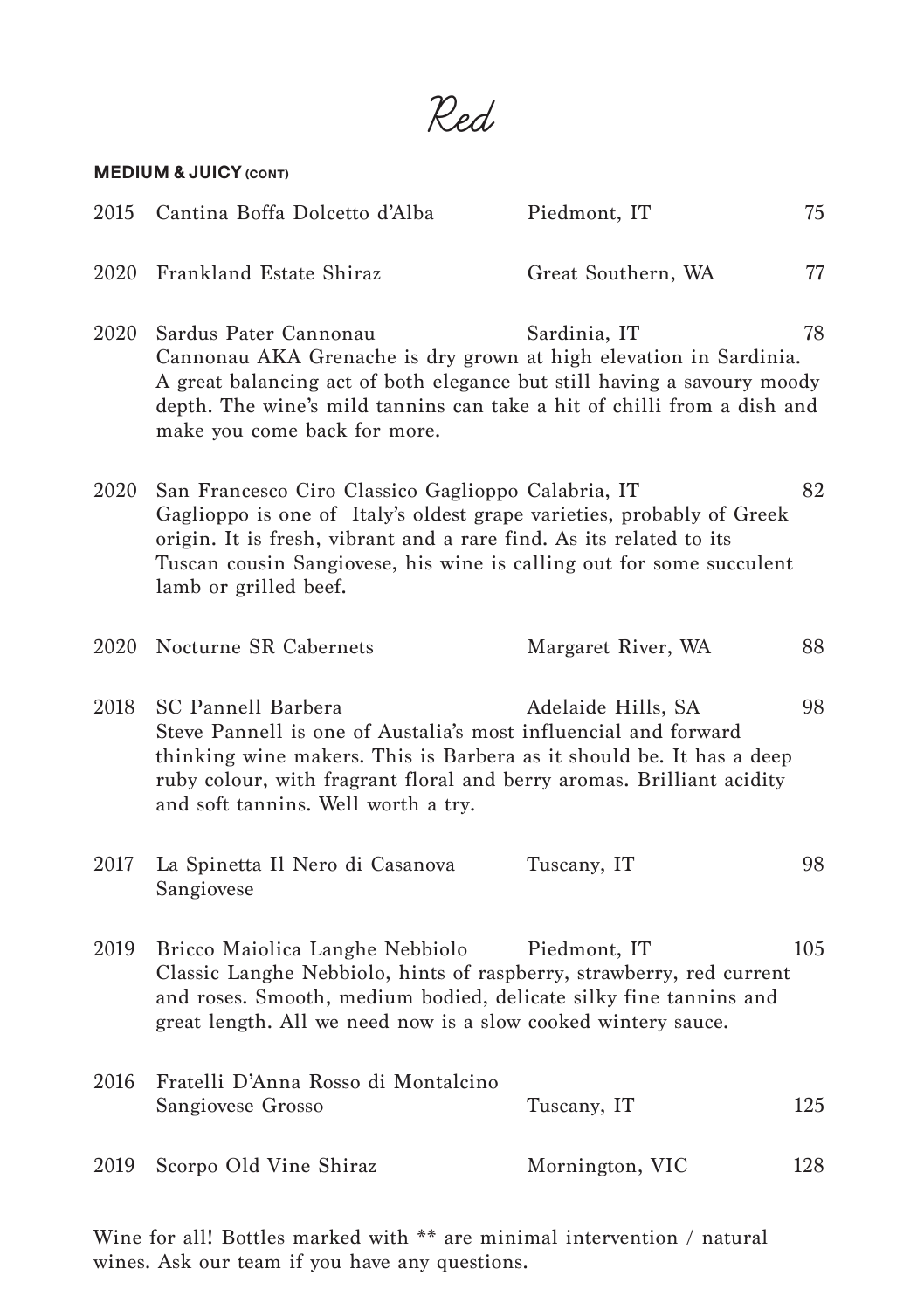**Red**

### **MEDIUM & JUICY (CONT)**

| 2020 | Poggerino Chianti Classico<br>Sangiovese**<br>Biodynamic and absolutely top class, Chianti Classico from an<br>amazing producer                                                                                                                                                                         | Tuscany, IT        | 140      |
|------|---------------------------------------------------------------------------------------------------------------------------------------------------------------------------------------------------------------------------------------------------------------------------------------------------------|--------------------|----------|
| 2013 | Wantirna Estate Amelia<br>Cabernet Sauvignon Merlot                                                                                                                                                                                                                                                     | Yarra Valley, VIC  | 175      |
| 2017 | Luigi Baudana Barolo<br>Serralunga Nebbiolo                                                                                                                                                                                                                                                             | Piedmont, IT       | 185      |
| 2015 | Rivetti Riserva Chiavannasco<br>Chiavannasco AKA Nebbiolo was planted by the Romans in<br>Lombardy often against the rock face where it would ripen fully.<br>Rivetti hand picks their grapes, partially dries some fruit and treats<br>these wines to French oak to increase their presence and power. | Lombardy, IT       | 185      |
| 2018 | Boscarelli Vino Nobile di<br>Montepluciano Prugnolo Gentile**<br>Made from Prugnolo Gentile which is a close cousin of Sangiovese.<br>Boscarelli produce a gorgeous wine dark berry fruited, complex and<br>elegant, framed by firm, well integrated tannins.                                           | Tuscany, IT        | 200      |
|      | <b>BOLD &amp; RICH</b>                                                                                                                                                                                                                                                                                  |                    |          |
| 2018 | Lloyd Brothers Shiraz                                                                                                                                                                                                                                                                                   | McLaren Vale, SA   | 9.5 / 45 |
| 2020 | Artigiano Nero d'Avola                                                                                                                                                                                                                                                                                  | Sicily, IT         | 50       |
|      | Nero d'Avola is a local to Sicily and is so on trend, as its just juicy<br>enough and still has a savoury edge.                                                                                                                                                                                         |                    |          |
| 2017 | Rocky Gully Cabernet<br>Franc Merlot Malbec**                                                                                                                                                                                                                                                           | Great Southern, WA | 54       |
| 2019 | Glaetzer Wallace Shiraz Grenache                                                                                                                                                                                                                                                                        | Barossa Valley, SA | 58       |
| 2018 | Pipoli Zero Sulphur Aglianico **<br>If you need a wine with zero sulphur we have you covered. Aglianco<br>has volume and big dark fruit power.                                                                                                                                                          | Basilicata, IT     | 62       |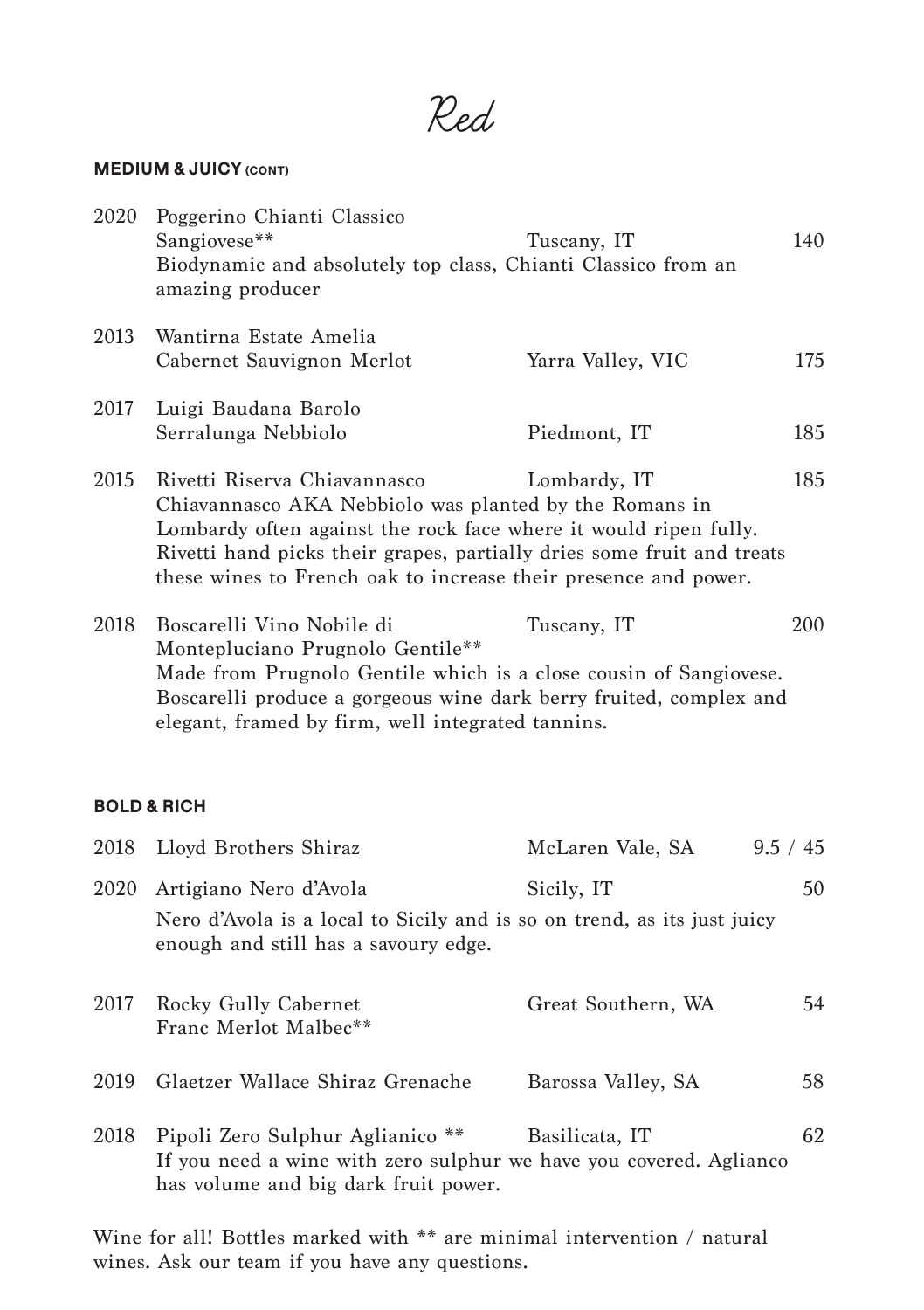# **Red**

# BOLD & RICH (CONT.)

| 2019 | Vanita Nero d'Avola Nerello Mascalese Sicily, IT<br>Cane cut vines force a rapid drying process to concentrate these<br>grapes. Rich, bold and muscular. |                    | 62  |
|------|----------------------------------------------------------------------------------------------------------------------------------------------------------|--------------------|-----|
| 2019 | After Five Wine Co. Shiraz                                                                                                                               | Barossa Valley, SA | 68  |
| 2019 | A-Mano Primitivo<br>Primitivo AKA Zinfandel is big, broad and glass filling and in this<br>case totally hand-made.                                       | Puglia, IT         | 70  |
| 2019 | Le Caniette Rosso Bello Piceno<br>Sangiovese Montepluciano**<br>A deep, lush, full bodied built red, made entirely from organic fruit.                   | Marche, IT         | 73  |
| 2020 | Clandestine Break Free Vin Nat<br>Shiraz Malbec                                                                                                          | Margaret River, WA | 74  |
| 2020 | Ministry of Clouds Shiraz                                                                                                                                | McLaren Vale, SA   | 77  |
| 2021 | Torbeck Hillside Shiraz Roussanne                                                                                                                        | Barossa Valley, SA | 80  |
| 2014 | Levrier Argos Shiraz                                                                                                                                     | Eden Valley, SA    | 98  |
| 2015 | Col Santo Rosso di Montefalco<br>Sangiovese Sagrantino<br>Rich and deep in colour, with powerful yet sweet tannins. Totally<br>Umbrian and unique.       | Umbria, IT         | 95  |
| 2019 | Balnaves Cabernet Sauvignon                                                                                                                              | Coonawarra, SA     | 105 |
| 2018 | Heathote Estate Shiraz                                                                                                                                   | Heathcote, VIC     | 105 |
| 2016 | Glaetzer Anaperenna<br>Shiraz Cabernet Sauvignon                                                                                                         | Barossa Valley, SA | 115 |
| 2019 | Torbreck The Steading Grenache<br>Shiraz Mataro                                                                                                          | Barossa Valley, SA | 115 |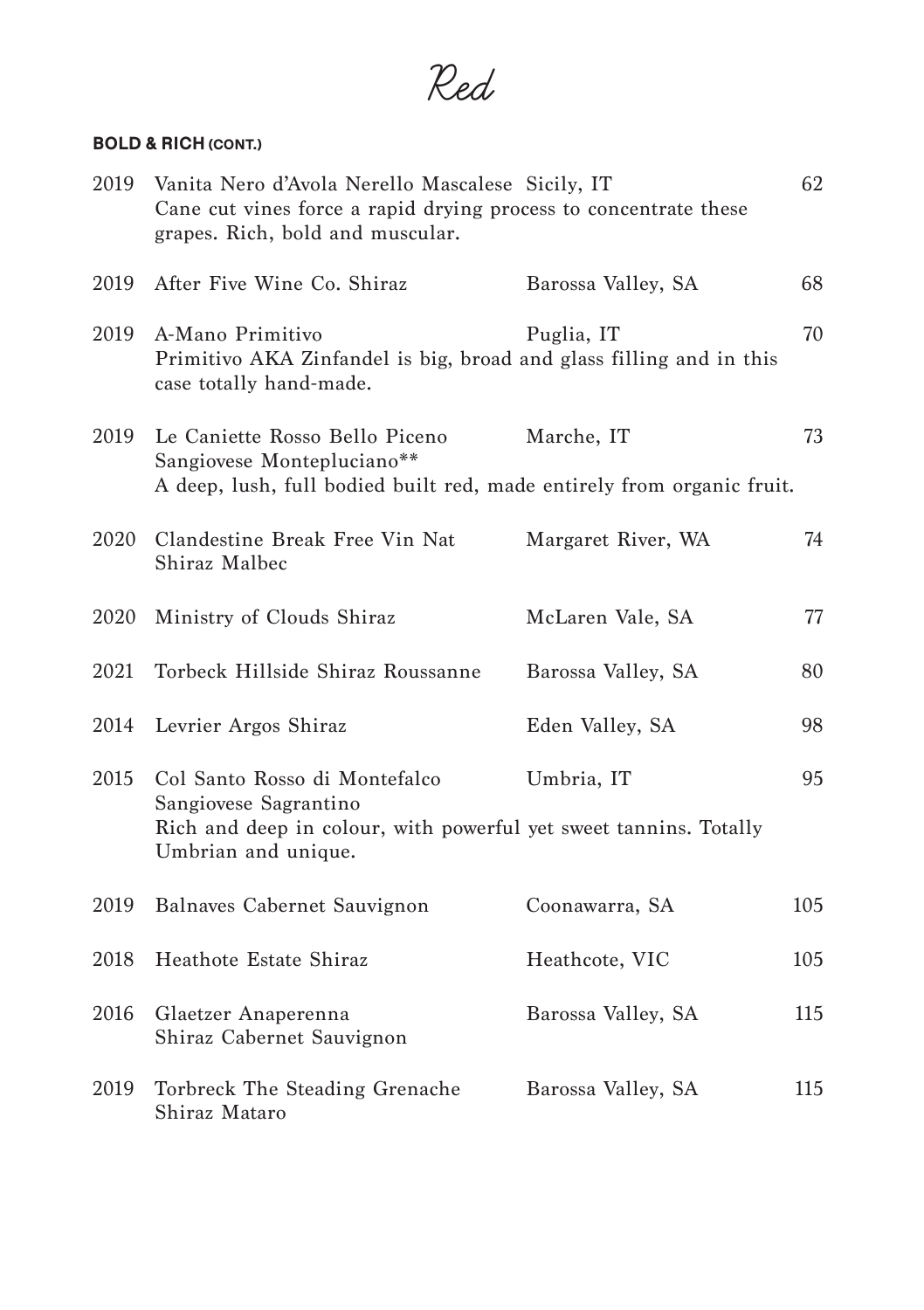**Red**

# BOLD & RICH (CONT.)

| 2016 | Tait Basket Press Shiraz                                                                                                                                                                                                                                                                                           | Barossa Valley, SA        | 120 |
|------|--------------------------------------------------------------------------------------------------------------------------------------------------------------------------------------------------------------------------------------------------------------------------------------------------------------------|---------------------------|-----|
| 2019 | Knappstein Majors Shiraz<br>Grown on 50+ year old vines, this wine is only made in exceptional<br>years and in very limited amounts. Carefully hand produced, basket<br>pressed and aged in French oak.                                                                                                            | Clare Valley, SA          | 128 |
| 2018 | Castellani Michelle Valpolicella<br>Ripasso Corvina Rondinella<br>Ripasso is effectively two wines in one where the new Valpolicella<br>wine is passed over the dried Amarone skins. This process increases<br>the alcohol and the density of the wine. Heady aromatics and a velvet<br>palette. Rish and intense. | Veneto, IT                | 130 |
| 2017 | Franz Haas Lagrein<br>Haas vineyard are awe-inspiring planted on sun filled steep mountain<br>sides. Lagrein is deeply black fruited and spiced with velvety tannins.<br>Absolutely delicious with meaty dishes.                                                                                                   | Alto Adige, IT            | 145 |
| 2017 | Livon Rofosco dal Peduncolo Rosso<br>Bold forest berries and licorice on the nose. This is a very full-bodied<br>red with just enough tannins to make it Italian food friendly. Plus, it's<br>got the bottle age as well.                                                                                          | Friuli-Venezia Giulia, IT | 145 |
| 2005 | Domaine Chevalier Grand Cru Graves Bordeaux, FR<br>Bordeaux (375Ml)                                                                                                                                                                                                                                                |                           | 155 |
| 2016 | Elio Ottin Fumin<br>Elio dries his Fumin grapes to add extra richness and complexity. Rich<br>berry fruits, spice and pepper and a touch of mountain herb. All of this<br>concentration and personality from the highest vineyards in Europe.                                                                      | Valle d'Aosta, IT         | 160 |
| 2013 | Wild Duck Creek Alan's Cabernet'<br>Cabernet Blend                                                                                                                                                                                                                                                                 | Heathcote, VIC            | 165 |
| 2012 | Salvatore Mollettieri Taurasi Aglianico Campania, IT<br>A very meaty, spicy Taurasi with fruits of blackberries and dark<br>cherries. It's really deep and dense, but remarkably polished. There's<br>tension and beauty here, not simply raw power and opulense.                                                  |                           | 165 |
| 2016 | Glaetzer Amon Ra Shiraz**                                                                                                                                                                                                                                                                                          | Barossa Valley, SA        | 175 |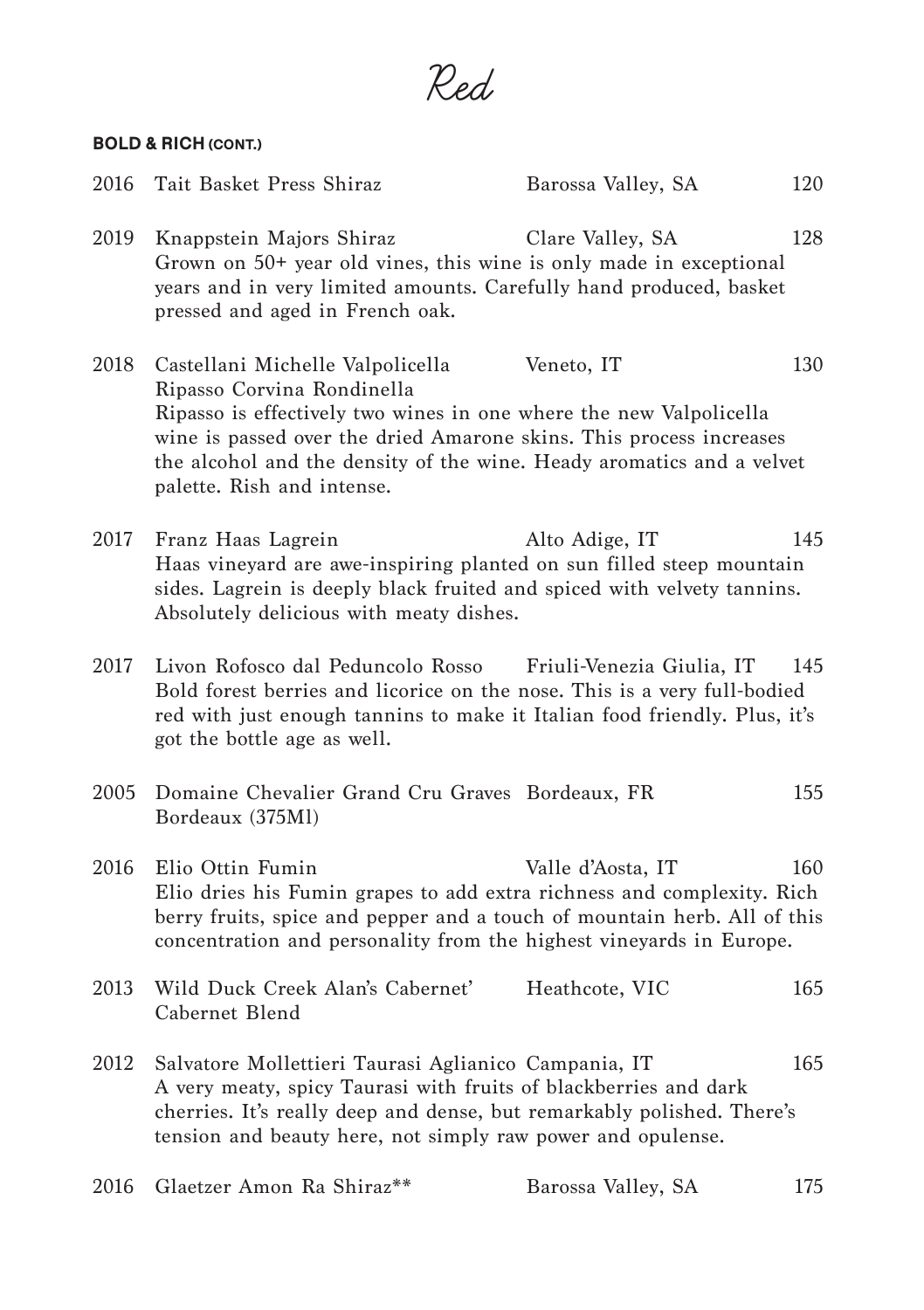# **Reserve White**

### **CHAMPAGNE**

|      | 2008 Champagne Forest-Marie<br>Premier Cru VV                     | Ecuil, Champagne, FR             | 300              |
|------|-------------------------------------------------------------------|----------------------------------|------------------|
| 2001 | Philipponnat Clos des Goisses<br>Champagne                        | Mareuil-sur-Ay,<br>Champagne, FR | 522              |
|      | <b>LIGHT &amp; ELEGANT</b>                                        |                                  |                  |
| 2020 | G.D Vajra Riesling                                                | Piedmont, IT                     | 155              |
| 2014 | Mount Mary Triolet Sauvignon<br>Blanc Semillon Muscadelle         | Yarra Valley, VIC                | 210              |
| 2019 | Loosen Barry Wolta Wolta Riesling                                 | Clare Valley, VIC                | 230              |
|      |                                                                   |                                  |                  |
|      | <b>MEDIUM &amp; JUICY</b>                                         |                                  |                  |
|      | $0.010 \quad I \quad I \quad M^* \quad I \quad I \quad M \quad I$ | תחת ות                           | 100 <sub>0</sub> |

| 2018 Louis Michel Montee<br>de Tonnerre 1er Cru Chablis | Burgundy, FR | 160 |
|---------------------------------------------------------|--------------|-----|
| 2008 Josmeyer Grand Cru Hengst<br>Pinot Gris            | Alsace. FR   | 180 |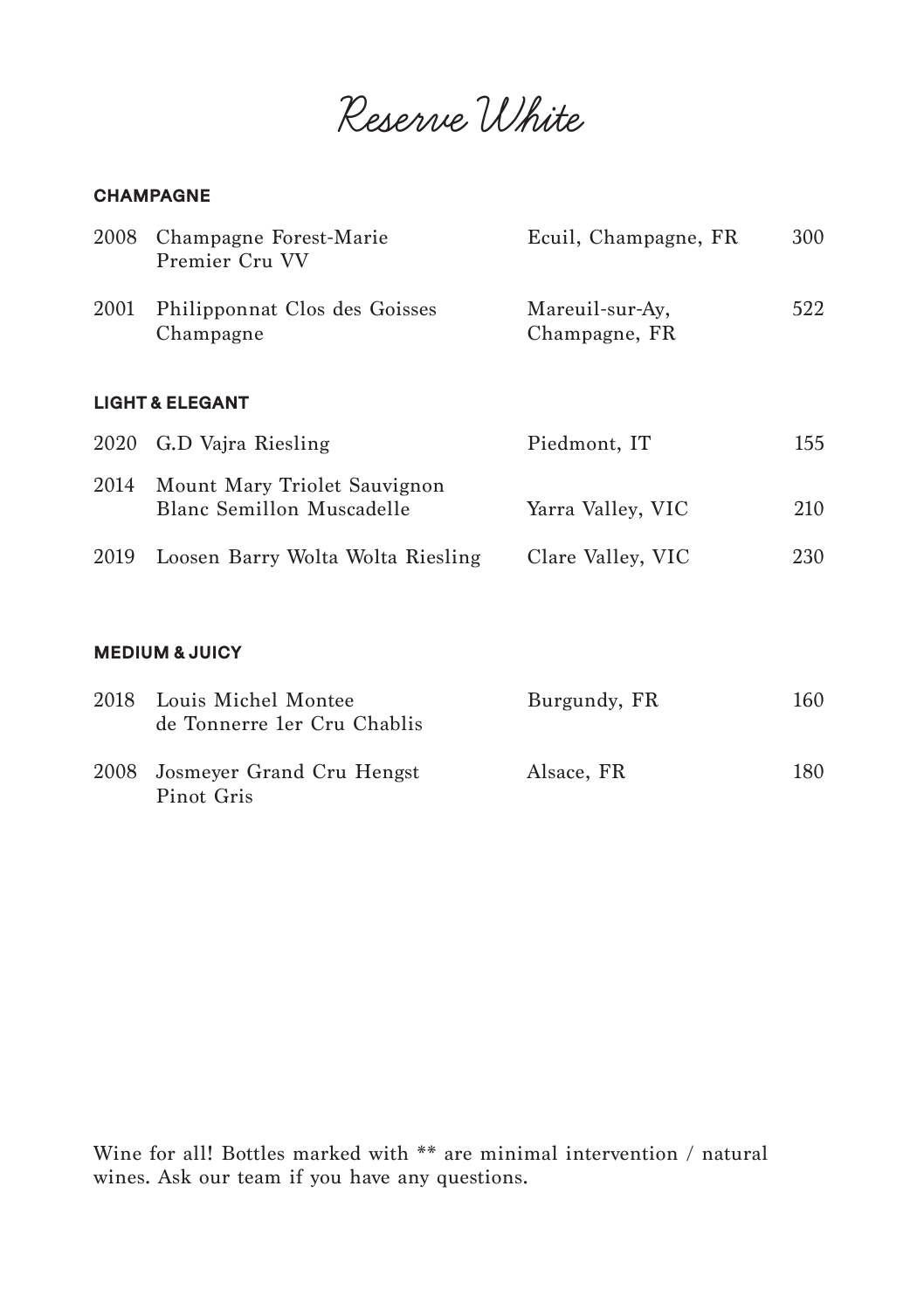# **Reserve White**

### BOLD & RICH

| 2017 | Jean Louis Chavy Bourgogne Blanc     | Burgundy, FR       | 165 |
|------|--------------------------------------|--------------------|-----|
| 2017 | Stonestreet Chardonnay               | California, USA    | 175 |
| 2013 | Mount Eden Domaine Eden<br>Chardonny | California, USA    | 190 |
| 2013 | Mount Mary Chardonnay                | Yarra Valley, VIC  | 220 |
| 2014 | Roccafiore Grechetto 'R*****a' **    | Umbria, IT         | 280 |
| 2016 | Maison Leroy Bourgogne Blanc         | Burgundy, FR       | 300 |
| 2015 | Cullen Kevin John Chardonnay         | Margaret River, WA | 300 |
| 2017 | Caroline Morey Chassagne             |                    |     |
|      | Montrachet Chardonnay                | Burgundy, FR       | 330 |
| 2015 | Penfolds Yatterna Chardonnay         | Multi Regions, AUS | 385 |
| 2016 | Benjamin Leroux Chassagne-           | Burgundy, FR       | 405 |
|      | Montrachet Premier Cru Chardonnay    |                    |     |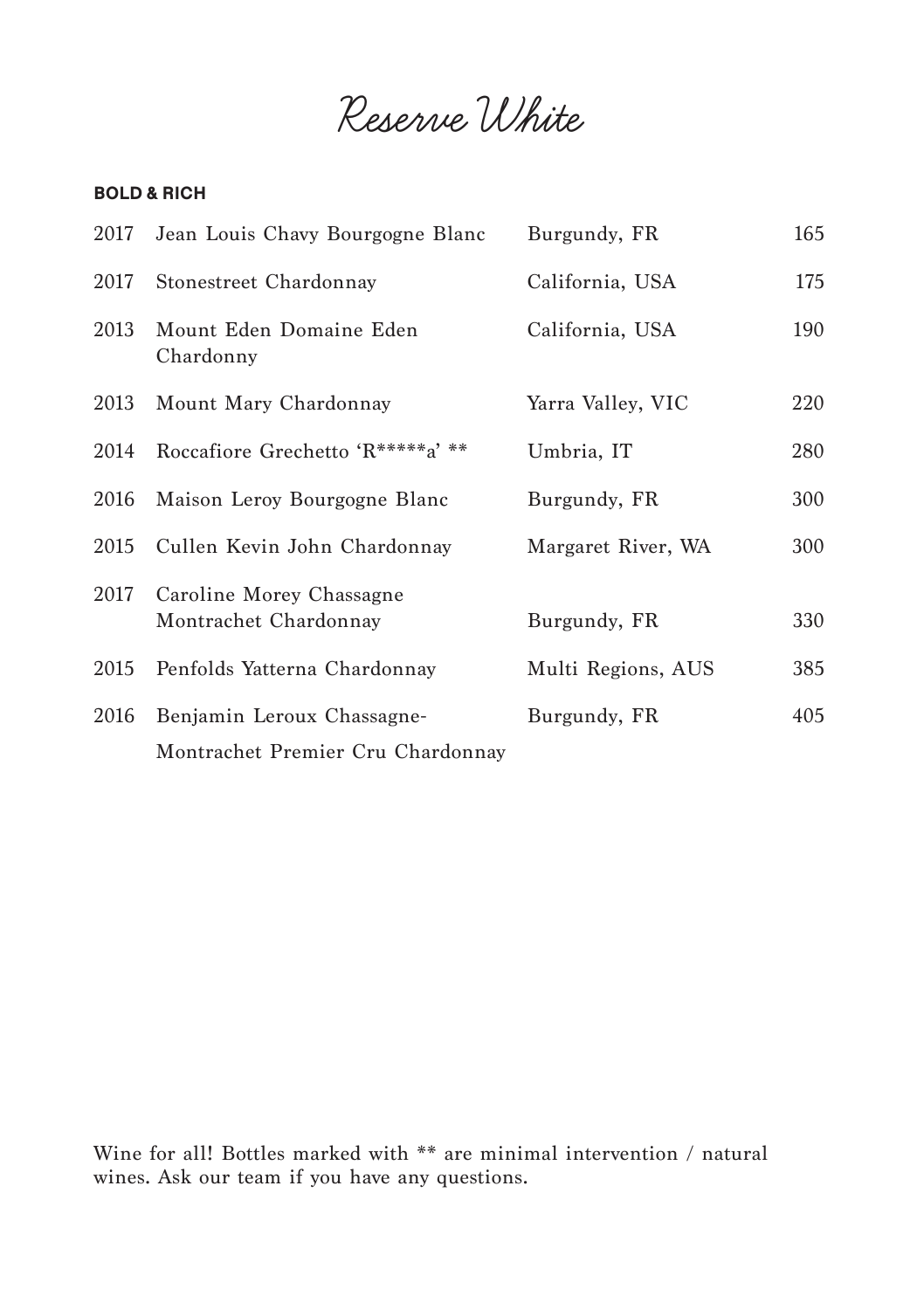**Reserve Red**

### LIGHT & ELEGANT

| 2018 | Bindi Dixon Pinot Noir                                       | Macedon, VIC    | 205 |
|------|--------------------------------------------------------------|-----------------|-----|
| 2017 | Giaconda Pinot Noir                                          | Beechworth, VIC | 255 |
| 2017 | Laurent Roumier Chambolle<br>Musigny Pinot Noir              | Burgundy, FR    | 345 |
| 2014 | Williams Selyem Russian<br>River Pinot Noir                  | California, USA | 385 |
|      | <b>MEDIUM &amp; JUICY</b>                                    |                 |     |
| 2014 | Biondi Santi Rosso<br>di Montalcino Sangiovese               | Tuscany, IT     | 285 |
| 2017 | Revello Barolo Conca Nebbiolo                                | Piedmont, IT    | 295 |
| 2012 | Bera Barbaresco Riserva<br>Rabaja Nebbiolo                   | Piedmont, IT    | 330 |
| 2012 | Massolino Riserva Vigna Rionda<br>Barolo Serralunga Nebbiolo | Piedmont, IT    | 585 |
| 2015 | Massolino Riserva Vigna Rionda<br>Barolo Serralunga Nebbiolo | Piedmont, IT    | 585 |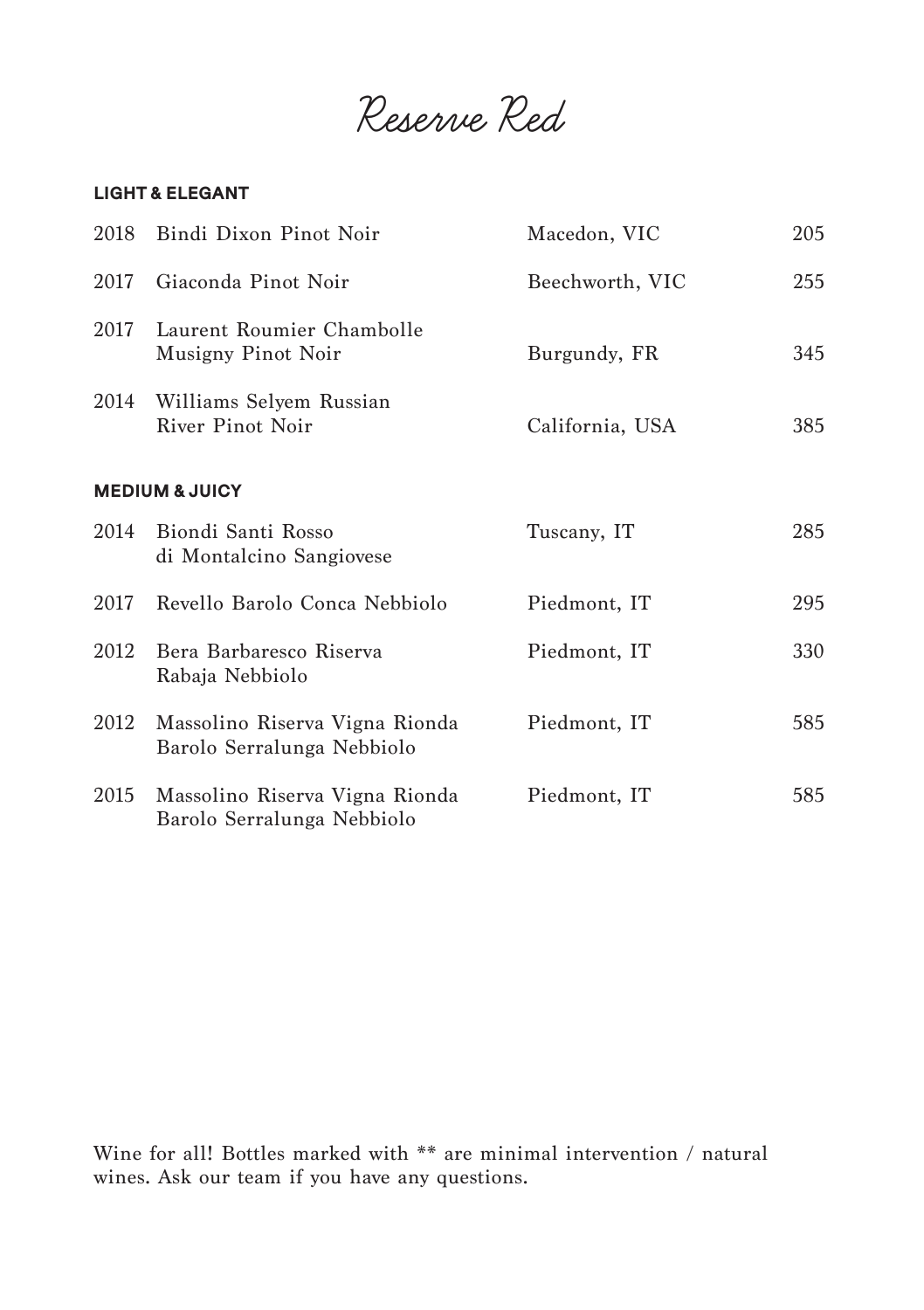**Reserve Red**

### BOLD & RICH

| 2013 | Birks Wendouree Cabernet Malbec                                                                                                                                                                                                                     | Clare Valley, SA   | 295 |
|------|-----------------------------------------------------------------------------------------------------------------------------------------------------------------------------------------------------------------------------------------------------|--------------------|-----|
| 2010 | Birks Wendouree Cabernet Malbec                                                                                                                                                                                                                     | Clare Valley, SA   | 295 |
| 2015 | Speri Amarone Corvina Rondinella<br>Established in 1874 and now in the safe hands of 5 generations of wine<br>makers. Amarone is the King of Veronese wines, and Speri's is thrilling.<br>Rich and full bodied yet still balanced. Powerful genius. | Veneto, IT         | 300 |
| 2016 | Henschke Mount Edelstone Shiraz                                                                                                                                                                                                                     | Eden Valley, SA    | 395 |
| 2015 | Rockford Basket Press Shiraz                                                                                                                                                                                                                        | Barossa Valley, SA | 425 |
| 2006 | Rockford Basket Press Shiraz                                                                                                                                                                                                                        | Barossa Valley, SA | 425 |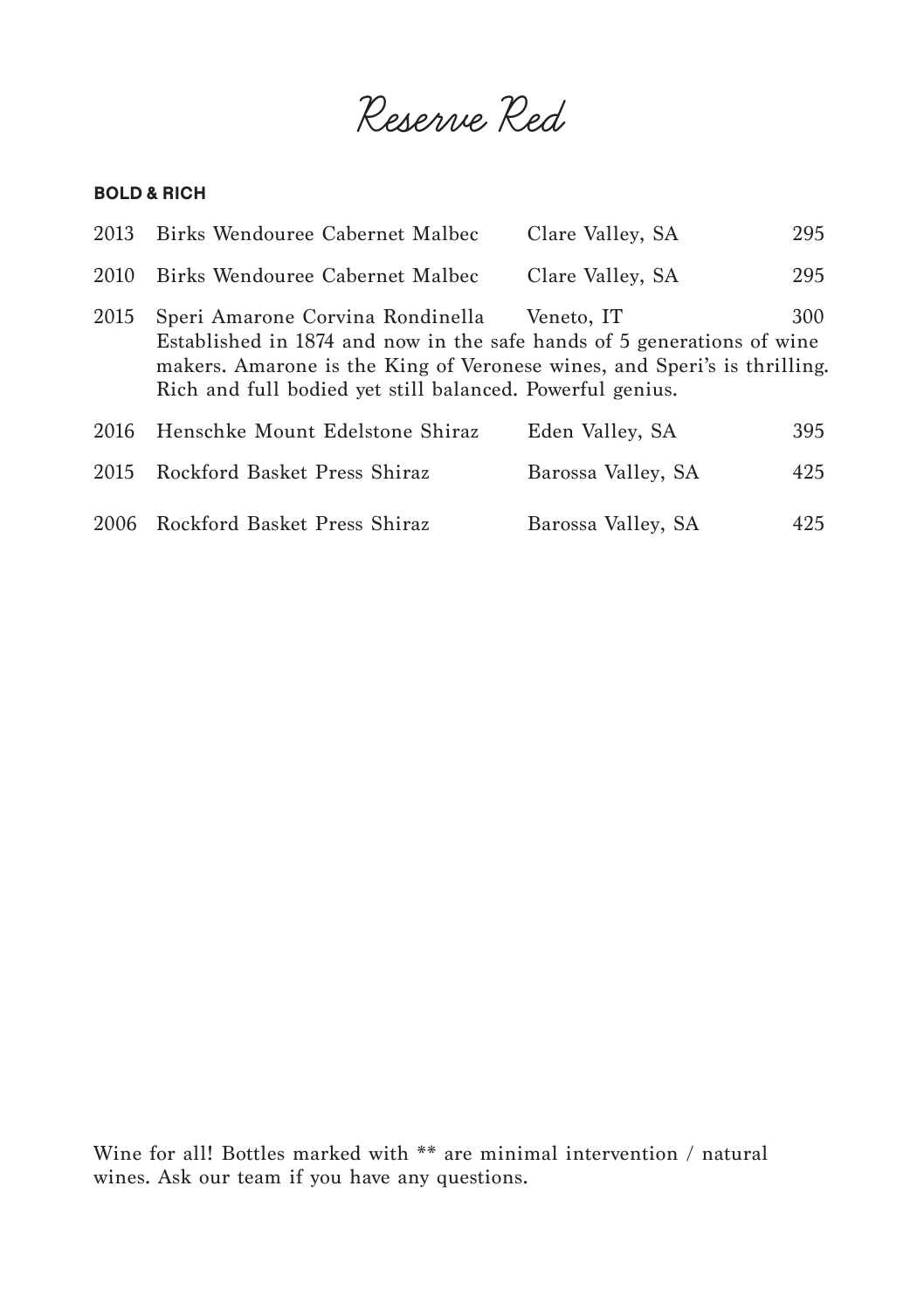**Liquor**

| <b>VODKA</b>                      | υ          |      |
|-----------------------------------|------------|------|
| Archie Rose                       | <b>NSW</b> | 11.5 |
| Belvedere                         | <b>PRA</b> | 11.5 |
| Ciroc                             | <b>FRA</b> | 12   |
| Grey Goose                        | <b>FRA</b> | 12.5 |
| Haku                              | <b>JPN</b> | 10.5 |
| Ketel One                         | <b>HLL</b> | 11   |
| Russian Standard                  | <b>RUS</b> | 10   |
| Tito's                            | <b>USA</b> | 12   |
| Zubrowka Bison Grass              | POL        | 11   |
| <b>GIN</b>                        |            |      |
| Applewood Coral Gin               | ADL        | 15   |
| Archie Rose Dry                   | <b>NSW</b> | 13   |
| Aviation                          | <b>USA</b> | 13   |
| Beefeater                         | <b>LND</b> | 10   |
| <b>Botanist</b>                   | <b>UK</b>  | 14   |
| Citadelle                         | <b>FRA</b> | 12   |
| Del Professore Madame             | <b>ITA</b> | 15.5 |
| Four Pillars Australian Christmas | <b>VIC</b> | 17.5 |
| Four Pillars Bloody Shiraz        | VIC        | 13.5 |
| Four Pillars Navy Strength        | <b>VIC</b> | 16   |
| Four Pillars Olive Leaf           | <b>VIC</b> | 14.5 |
| Four Pillars Original Dry         | <b>VIC</b> | 12   |
| Four Pillars Spiced Negroni       | <b>VIC</b> | 14   |
| Gin Mare                          | <b>SPA</b> | 14   |
| Haymans Old Tom                   | UK         | 11   |
| Haymans Sloe Gin                  | UK         | 10.5 |
| Hendricks Gin                     | <b>SCT</b> | 13.5 |
| Hippocampus                       | <b>VIC</b> | 11.5 |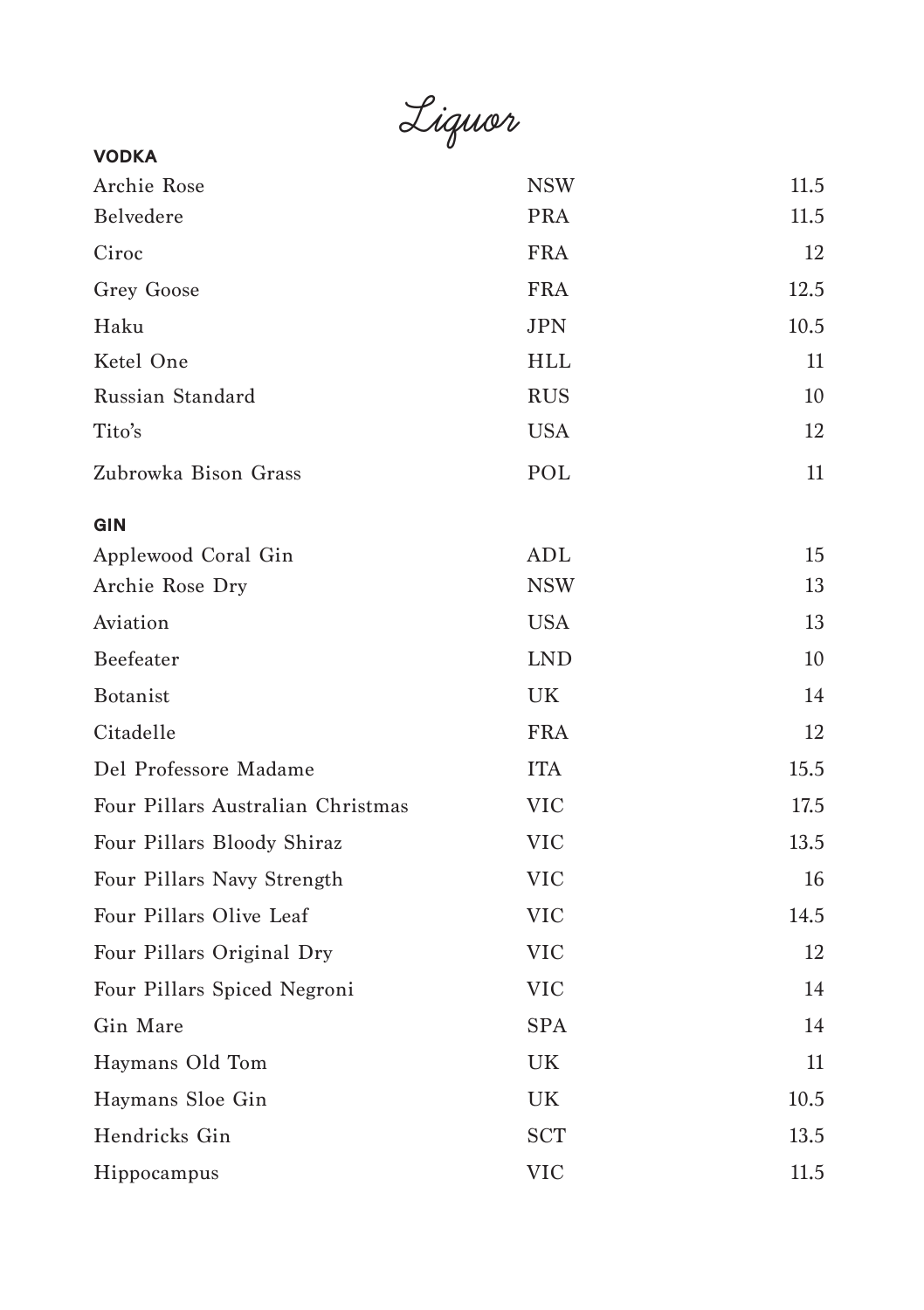**Liquor**

# GIN (CONT.)

| Larios                        | <b>SPA</b> | 10   |
|-------------------------------|------------|------|
| Malfy Con Arancia             | <b>ITA</b> | 11.5 |
| Malfy Con Limone              | <b>ITA</b> | 10.5 |
| Malfy Original                | <b>ITA</b> | 11   |
| Malfy Rosa                    | <b>ITA</b> | 11.5 |
| Martin Millers                | UK         | 11.5 |
| Melbourne Gin Co.             | VIC        | 11   |
| Monkey 47                     | GER        | 14   |
| Never Never Southern Strength | <b>SA</b>  | 14.5 |
| Never Never Dard Series       | <b>SA</b>  | 15   |
| No.3 London Dry               | HOL        | 13.5 |
| Patient Wolf                  | <b>VIC</b> | 12   |
| Pigskin                       | <b>ITA</b> | 15   |
| Pigskin Pink                  | <b>ITA</b> | 17   |
| Plymouth                      | UK         | 11   |
| Plymouth Sloe                 | UK         | 12   |
| Poor Tom's Dry                | <b>NSW</b> | 11   |
| Poor Tom's Strawberry         | <b>NSW</b> | 12   |
| Roku                          | JPN        | 11   |
| Scapegrace                    | ${\rm NZ}$ | 13   |
| Settler's 'Juniper 3 Ways'    | <b>SA</b>  | 12.5 |
| Settler's Blood Orange        | <b>SA</b>  | 12   |
| Sipsmith                      | UK         | 12   |
| Sipsmith Sloe                 | UK         | 18   |
| Tanqueray                     | UK         | 10.5 |
| Tanqueray No.10               | UK         | 14.5 |
| Westwinds Broadside           | <b>WA</b>  | 16   |
| Westwinds Cutlass             | WA         | 13.5 |
| Westwinds Sabre               | WA         | 12   |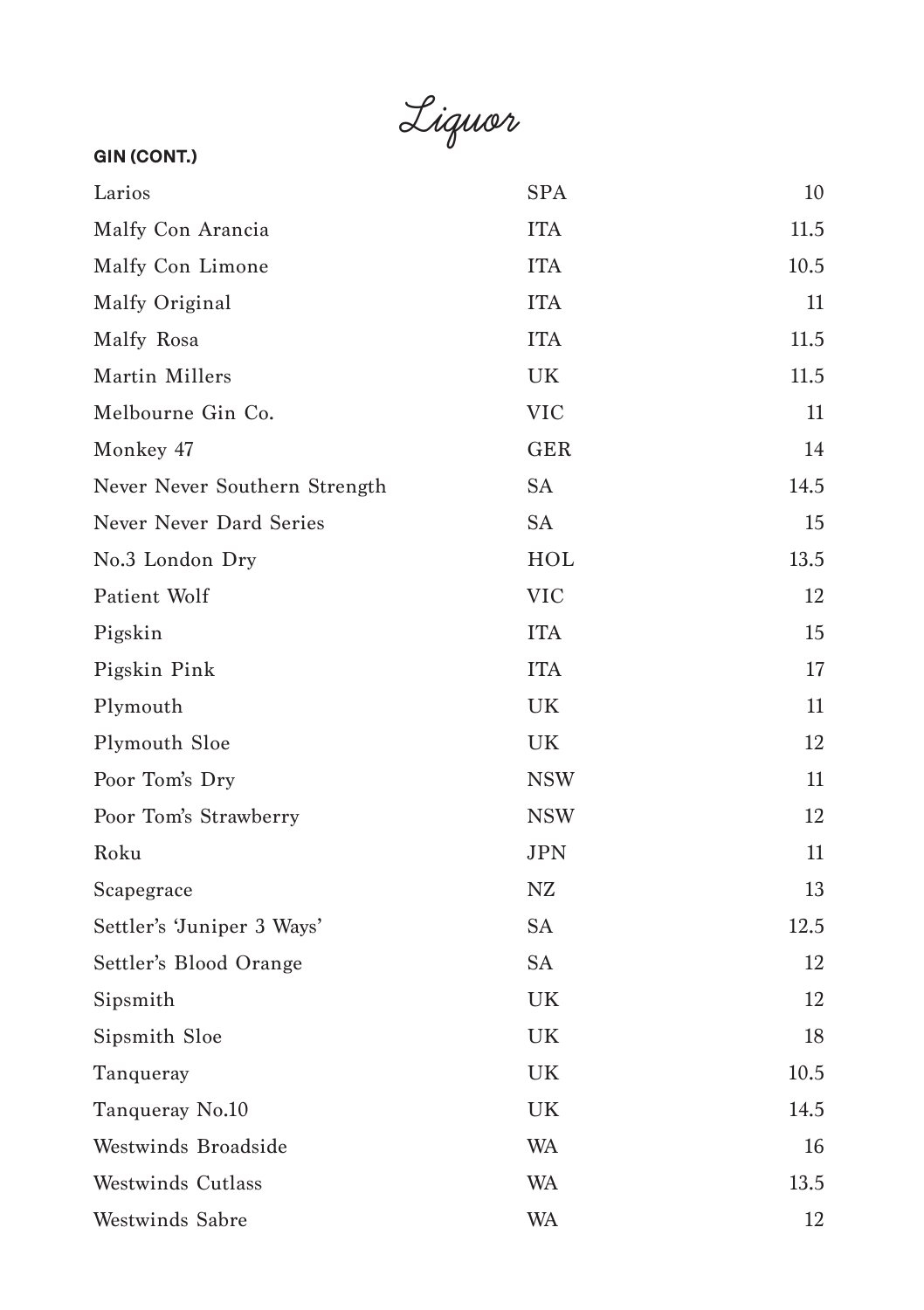**Liquor**

| <b>TEQUILA</b>              |            |      |
|-----------------------------|------------|------|
| Avion Silver                | <b>MEX</b> | 14   |
| Casamigo Anejo              | <b>MEX</b> | 17.5 |
| Casamigo Blanco             | <b>MEX</b> | 13.5 |
| Casamigo Reposado           | <b>MEX</b> | 15.5 |
| Clase Azul Reposado         | <b>MEX</b> | 35   |
| Don Julio 1942              | <b>MEX</b> | 27.5 |
| Espolon Bianco              | <b>MEX</b> | 10   |
| Espolon Reposado            | <b>MEX</b> | 10.5 |
| Fortaleza Reposado          | <b>MEX</b> | 19   |
| Gran Centanario Rosangel    | <b>MEX</b> | 12.5 |
| Herradura Anejo             | <b>MEX</b> | 15.5 |
| Herradura Reposado          | <b>MEX</b> | 12.5 |
| Herradura Plata             | <b>MEX</b> | 11.5 |
| Herradura Ultra             | <b>MEX</b> | 23   |
| Patron Silver               | <b>MEX</b> | 13   |
| Patron XO Cafe              | <b>MEX</b> | 12   |
| Tromba Anejo                | <b>MEX</b> | 16.5 |
| Tromba Blanco               | <b>MEX</b> | 11.5 |
| Tromba Reposado             | <b>MEX</b> | 13.5 |
| <b>MEZCAL</b>               |            |      |
| Alipas San Baltazar         | <b>MEX</b> | 13   |
| Del Maguey Chichicapa       | <b>MEX</b> | 22   |
| Del Maguey Pechuga          | <b>MEX</b> | 45   |
| Del Maguey San Luis Del Rio | <b>MEX</b> | 12.5 |
| Illegal                     | <b>MEX</b> | 15   |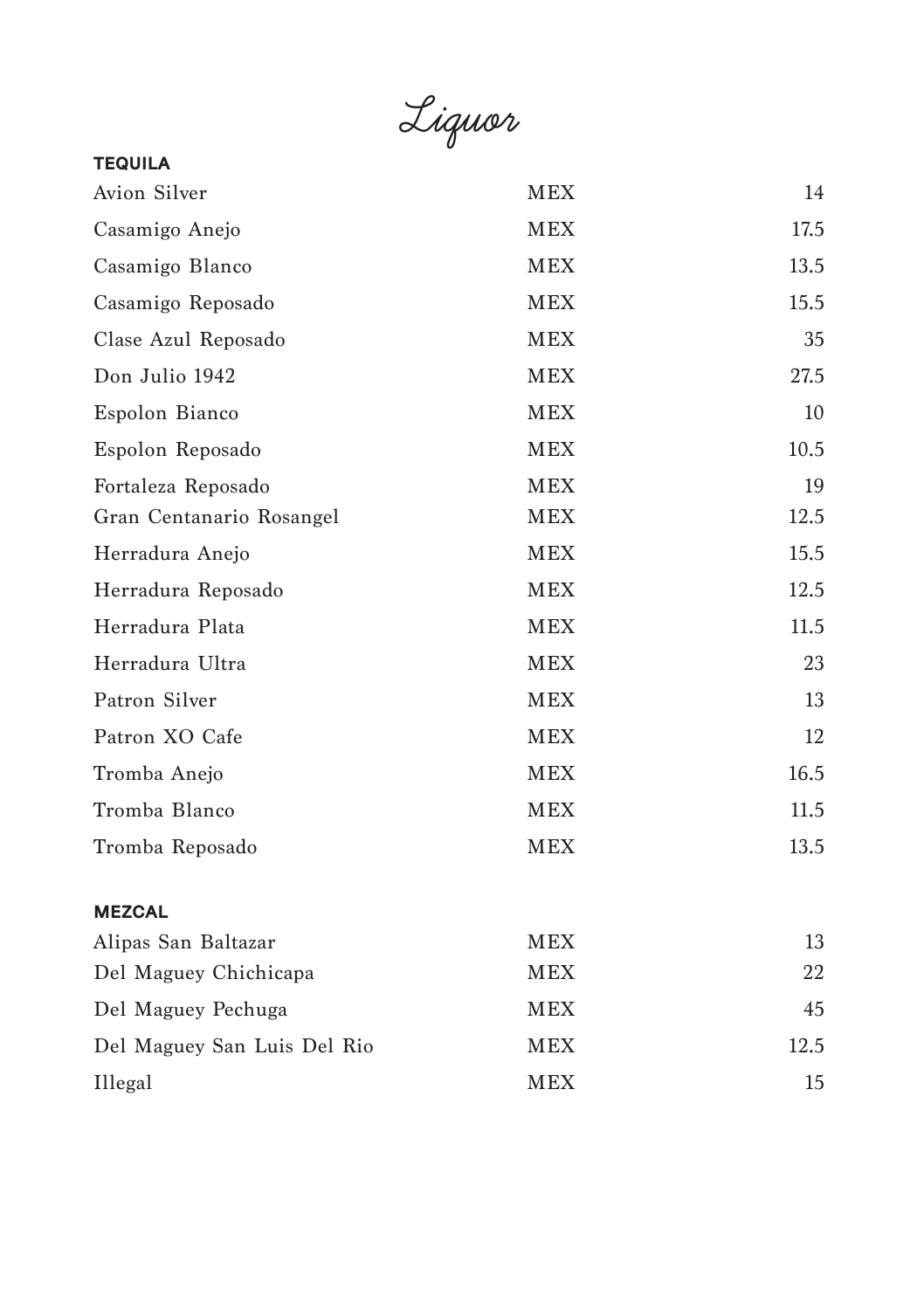**Liquor**

RUM

| Adelaide Hills Gunnery                | <b>SA</b>  | 12   |
|---------------------------------------|------------|------|
| Angostura 1919                        | <b>TTO</b> | 11   |
| Appleton Estate                       | JAM        | 13.5 |
| Baron Samedi Spiced                   | <b>HTI</b> | 11   |
| Bati                                  | FJI        | 8.5  |
| Dark Matter Spiced Rum                | <b>SCO</b> | 12.5 |
| Diplomatico Mantuano                  | <b>VEN</b> | 12   |
| Diplomatico Reserva                   | <b>VEN</b> | 11   |
| Diplomatico Reserva Exclusiva         | VEN        | 13   |
| Flor De Cana Grand Reserve 7yr        | <b>NIC</b> | 11.5 |
| Goslings Black Seal                   | BMU        | 11.5 |
| Havana Club 3yr                       | <b>CUB</b> | 10   |
| Havana Club 7yr                       | <b>CUB</b> | 11   |
| Havana Especial                       | <b>CUB</b> | 10.5 |
| Kraken                                | <b>TTO</b> | 11   |
| Matusalem Grand Reserve               | <b>CUB</b> | 16   |
| Plantation 3 Star                     | <b>BRB</b> | 11   |
| Plantation Original Dark              | <b>BRB</b> | 11   |
| Plantation 'Fancy Stiggins' Pineapple | <b>BRB</b> | 13   |
| Plantation Guyana                     | <b>BRB</b> | 18   |
| Plantation OFTD                       | <b>BRB</b> | 18.5 |
| Ratu                                  | <b>FJI</b> | 10   |
| Ron Zacapa 23                         | <b>GTM</b> | 18   |
| Sagatiba Pura Cachaca                 | <b>BRA</b> | 9.5  |
| Sailor Jerry                          | <b>USA</b> | 11   |
| Stolen Smoked Rum                     | <b>TTO</b> | 8.5  |
| Stolen White Rum                      | TTO        | 8.5  |
| The Rum Diary Bar Spiced Rum          | VIC        | 13   |
|                                       |            |      |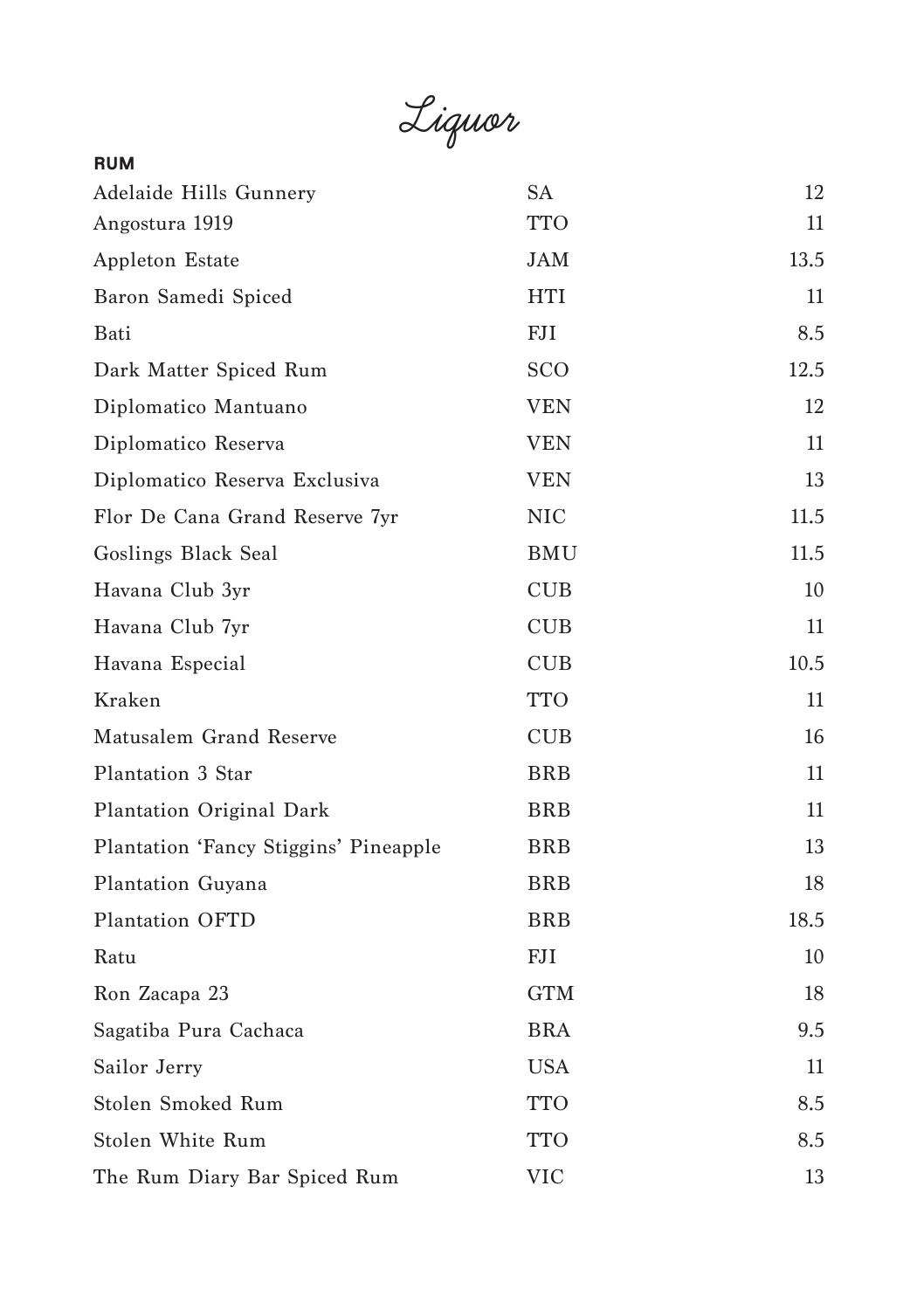**Liquor**

#### AMERICAN WHISKEY

| Bakers Bourbon 7yr          | <b>USA</b> | 15.5 |
|-----------------------------|------------|------|
| Basil Hayden 8yr            | <b>USA</b> | 14.5 |
| Bib & Tucker                | <b>USA</b> | 18   |
| <b>Buffalo Trace</b>        | <b>USA</b> | 10.5 |
| Canadian Club               | CAN        | 10   |
| Canadian Club 12yr          | CAN        | 12   |
| Colkegan                    | <b>USA</b> | 16   |
| Elijah Craig Single Barrel  | <b>USA</b> | 14.5 |
| Evan Williams Single Barrel | <b>USA</b> | 14   |
| Fireball                    | <b>USA</b> | 11   |
| Hudson Manhattan Rye        | <b>USA</b> | 15.5 |
| Hudson Baby Bourbon         | <b>USA</b> | 15.5 |
| Jack Daniel's Single Barrel | <b>USA</b> | 13   |
| Jim Beam Small Batch        | <b>USA</b> | 12.5 |
| Knob Creek                  | <b>USA</b> | 14   |
| Makers Mark                 | <b>USA</b> | 10   |
| Makers 46                   | <b>USA</b> | 15   |
| Michters Bourbon            | <b>USA</b> | 14   |
| Michters Rye                | <b>USA</b> | 15   |
| Rittenhouse Rye             | <b>USA</b> | 15   |
| Russels Reserve             | <b>USA</b> | 10   |
| Sazerac Rye                 | <b>USA</b> | 18.5 |
| The Gospel Rye              | <b>USA</b> | 13   |
| Wild Turkey Rye             | <b>USA</b> | 10.5 |
| IRISH WHISKEY               |            |      |

| Jameson | <b>IRE</b> | 10.5 |
|---------|------------|------|
|         |            |      |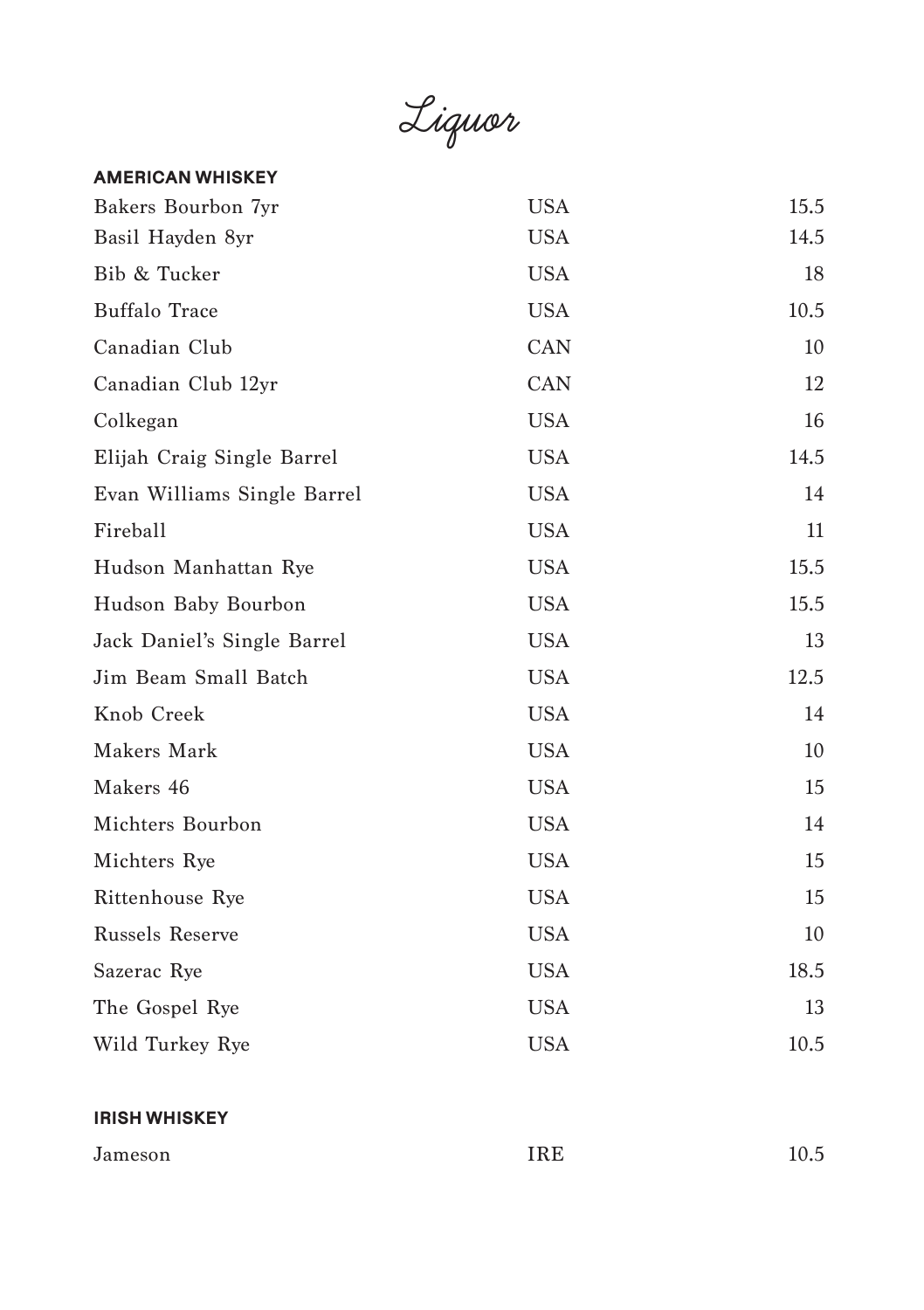**Liquor**

# SCOTCH WHISKY

| Aberfeldy 12yr               | Highland     | 13.5 |
|------------------------------|--------------|------|
| Dalmore 15yr                 | Highland     | 20   |
| Glenmorangie 10yr            | Highland     | 14   |
| Oban 14yr                    | Highland     | 17   |
| Ardbeg 10yr                  | Islay        | 14   |
| Bruichladdich Classis Ladie  | Islay        | 15   |
| Bruichladdich Islay Barley   | Islay        | 16.5 |
| Caol Ila                     | Islay        | 16   |
| Lagavulin Malt 8yr           | Islay        | 16.5 |
| Lagavulin Malt 16yr          | Islay        | 19   |
| Laphroaig 10yr               | Islay        | 14.5 |
| Talisker 10yr                | Isle of Skye | 13.5 |
| Auchentoshan Three Wood      | Lowland      | 14.5 |
| Ballantine's                 | Lowland      | 10   |
| Aberlour A'Bunadh            | Speyside     | 21.5 |
| Balvenie 12yr                | Speyside     | 15.5 |
| Balvenie 14yr Caribbean Cask | Speyside     | 19   |
| Balvenie 17yr Double Wood    | Speyside     | 27.5 |
| Chivas Regal                 | Speyside     | 11   |
| Glenfiddich 15yr             | Speyside     | 16   |
| Johnnie Walker Black         | Speyside     | 12   |
| Johnnie Walker Blue          | Speyside     | 32   |
| Monkey Shoulder              | Speyside     | 11   |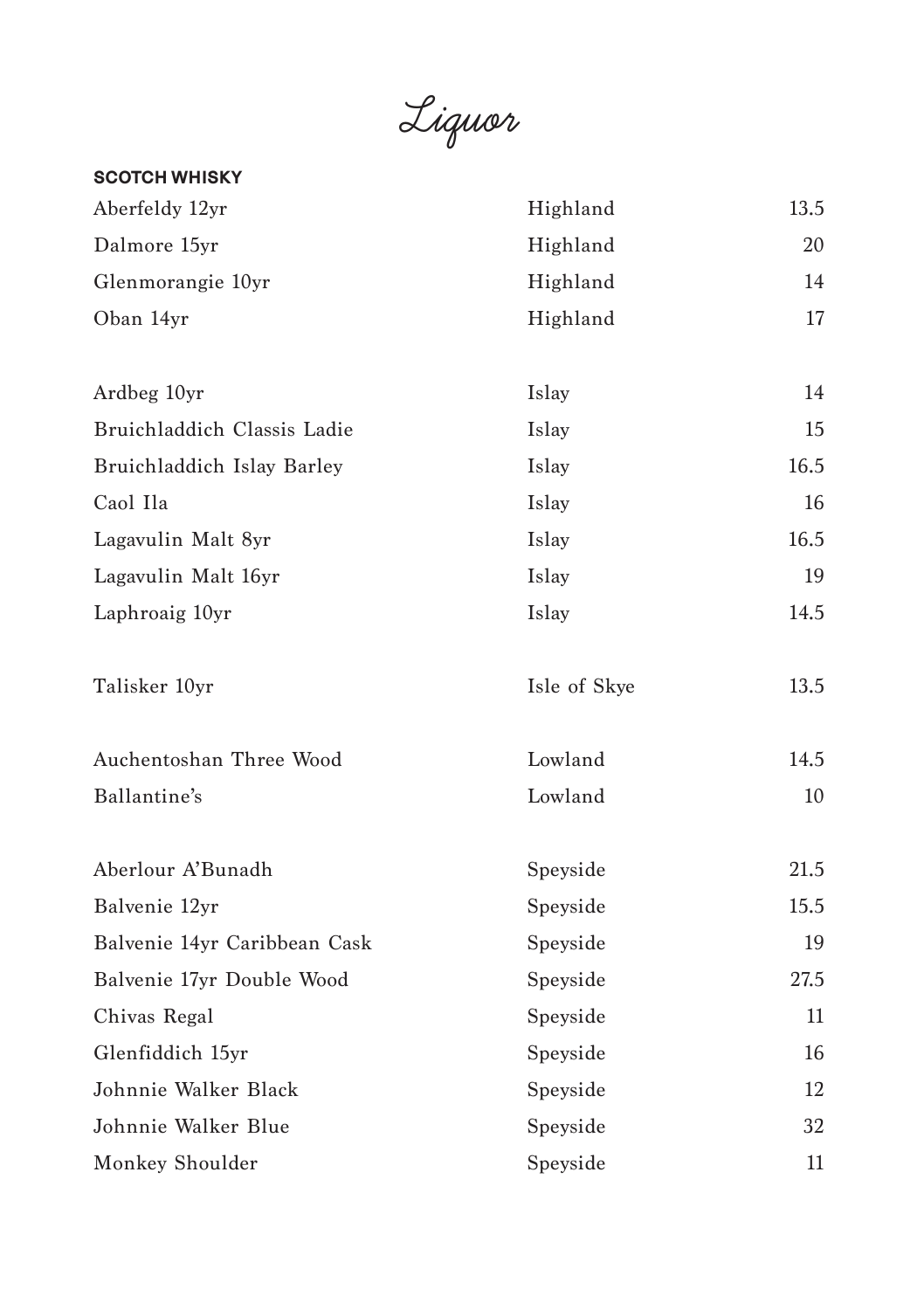**Liquor**

### NEW WORLD WHISKY

| Hellyers Road Pinot Noir Finish   | <b>TAS</b> | 16   |
|-----------------------------------|------------|------|
| Starward Nova Wine Cask           | <b>VIC</b> | 12   |
| Hakushu Distiller's Reserve       | <b>JPN</b> | 15   |
| Hibiki Harmony                    | <b>JPN</b> | 18.5 |
| Ichiros Malt & Grain              | <b>JPN</b> | 20   |
| Suntory Toki                      | <b>JPN</b> | 10.5 |
| Yamazaki 12yr                     | <b>JPN</b> | 45   |
| Yamazaki Distiller's Reserve      | <b>JPN</b> | 20   |
| <b>BRANDY</b>                     |            |      |
| St. Remy Napolean VSOP            | <b>FRA</b> | 10   |
| <b>CONGNAC</b>                    |            |      |
| Normandin-Mercier 'La Peraudiere' | <b>FRA</b> | 37.5 |
| Paul Giraud Napolean              | <b>FRA</b> | 18   |
| Paul Giraud Tres Rare             | <b>FRA</b> | 65   |
| Dusse VSOP                        | <b>FRA</b> | 14.5 |
| <b>Hennessey VSOP</b>             | <b>FRA</b> | 12.5 |
| Martell VS                        | <b>FRA</b> | 11.5 |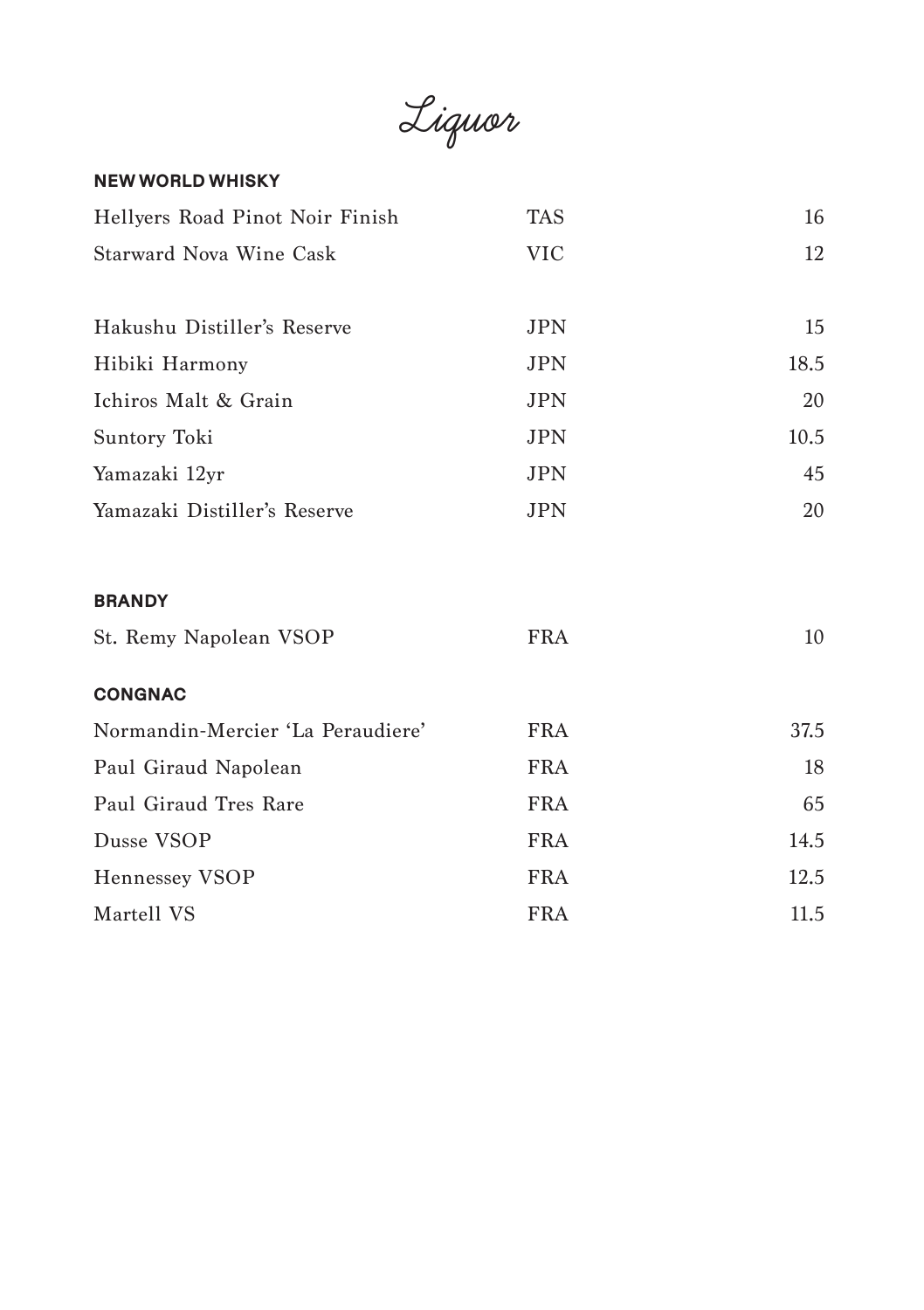**Liquor**

# ARMANGNAC

| Bas Delord 1962                    | <b>FRA</b> | 65   |
|------------------------------------|------------|------|
| Bas Delord 1972                    | <b>FRA</b> | 37.5 |
| Bas Delord 1985                    | <b>FRA</b> | 20   |
|                                    |            |      |
| <b>APPLE BRANDY &amp; CALVADOS</b> |            |      |
| Laird's Applejack                  | <b>USA</b> | 10   |
| Adrien Camut Pays Dauge 18yr       | FRA        | 31   |
| Roger Groult 3yr                   | <b>FRA</b> | 14   |
| Dom Frontais                       | <b>USA</b> | 12.5 |
| <b>GRAPPA</b>                      |            |      |
| Dei Castellia                      | <b>ITA</b> | 8.5  |
| Stravecchia                        | <b>ITA</b> | 10   |
| Ori de Grappa                      | <b>ITA</b> | 8    |
| <b>PISCO</b>                       |            |      |
| Barsol                             | <b>BRA</b> | 11   |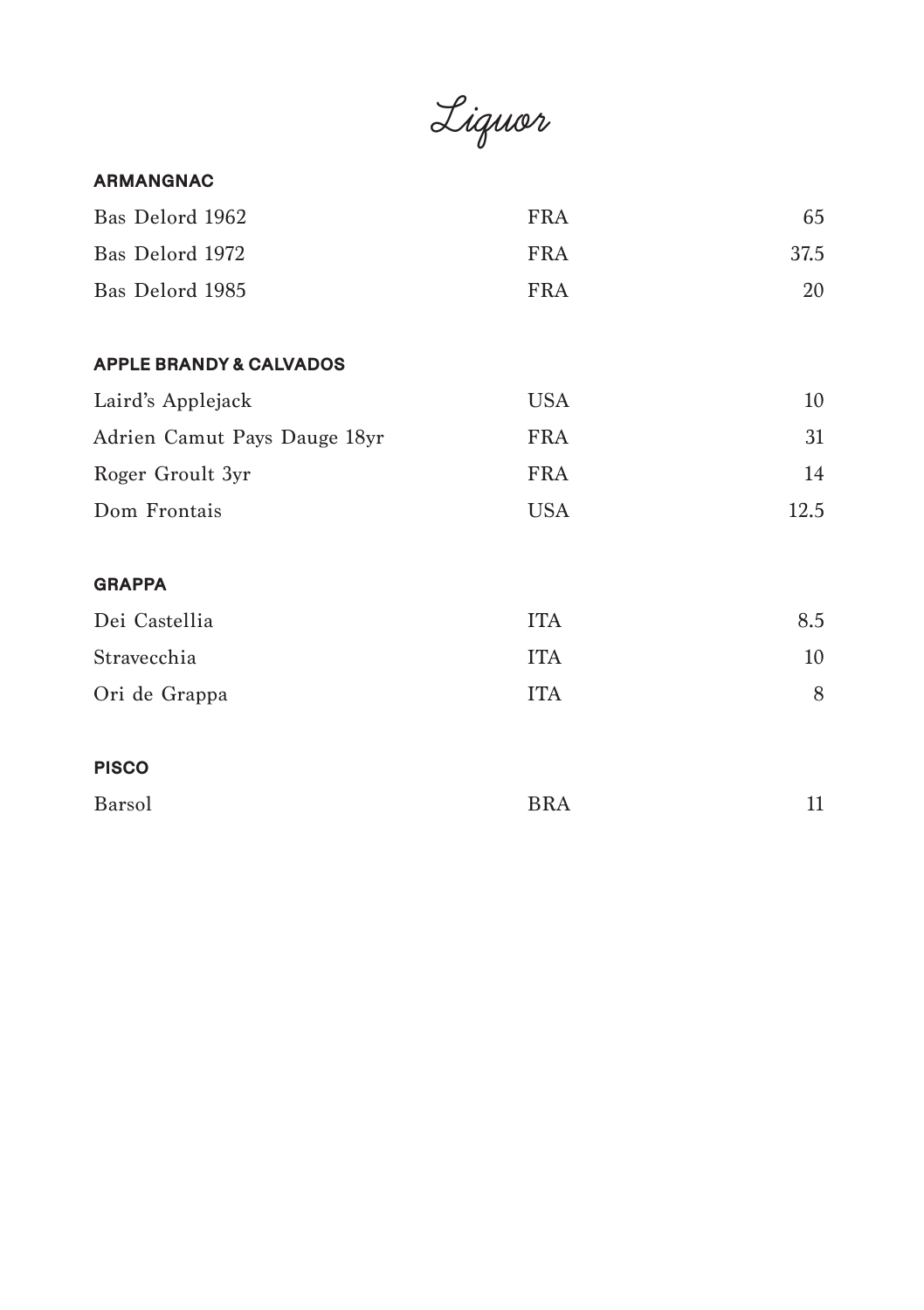**Liquor**

# AMARO / APERITIVO

| Aperol                          | <b>ITA</b> | 10   |
|---------------------------------|------------|------|
| Averna                          | <b>ITA</b> | 11   |
| <b>Braulio</b>                  | <b>ITA</b> | 12.5 |
| Bresca Mirtamaro                | <b>ITA</b> | 12.5 |
| <b>Brookies Mac</b>             | <b>NSW</b> | 11.5 |
| Campari                         | <b>ITA</b> | 10   |
| Cappelletti Sfmumato            |            |      |
| Cappelletti Trentino            |            |      |
| Cynar                           | <b>ITA</b> | 10   |
| Del Capo Vecchio                | <b>ITA</b> | 12   |
| Dolin Chamberyzette a la Fraise | <b>FRA</b> | 9.5  |
| Elisir Novasalus                | <b>ITA</b> | 14   |
| Sweetdram Escubac               | <b>FRA</b> | 13.5 |
| Sweetdram Whiskey Amaro         | <b>FRA</b> | 12   |
| Evangelista Punch di Abruzzo    | <b>ITA</b> | 16   |
| Fernet Branca                   | <b>ITA</b> | 14.5 |
| Fernet Branca Menta             | <b>ITA</b> | 14   |
| Giori Fernet                    | <b>ITA</b> | 12   |
| Giori Amaro Nonno               |            |      |
| Giori Ferrochina                |            |      |
| Jagermeister                    | <b>GER</b> | 10   |
| Lucano                          | <b>ITA</b> | 10.5 |
| Montenegro                      | <b>ITA</b> | 13   |
| Nonino                          | <b>ITA</b> | 14   |
| Okar Island Amaro               | <b>AUS</b> | 12   |
| Okar Island Orange Tropic       | <b>AUS</b> | 10   |
| Pampelle Ruby Grapefruit        | <b>FRA</b> | 11   |
| Picon Amer                      | <b>FRA</b> | 8.5  |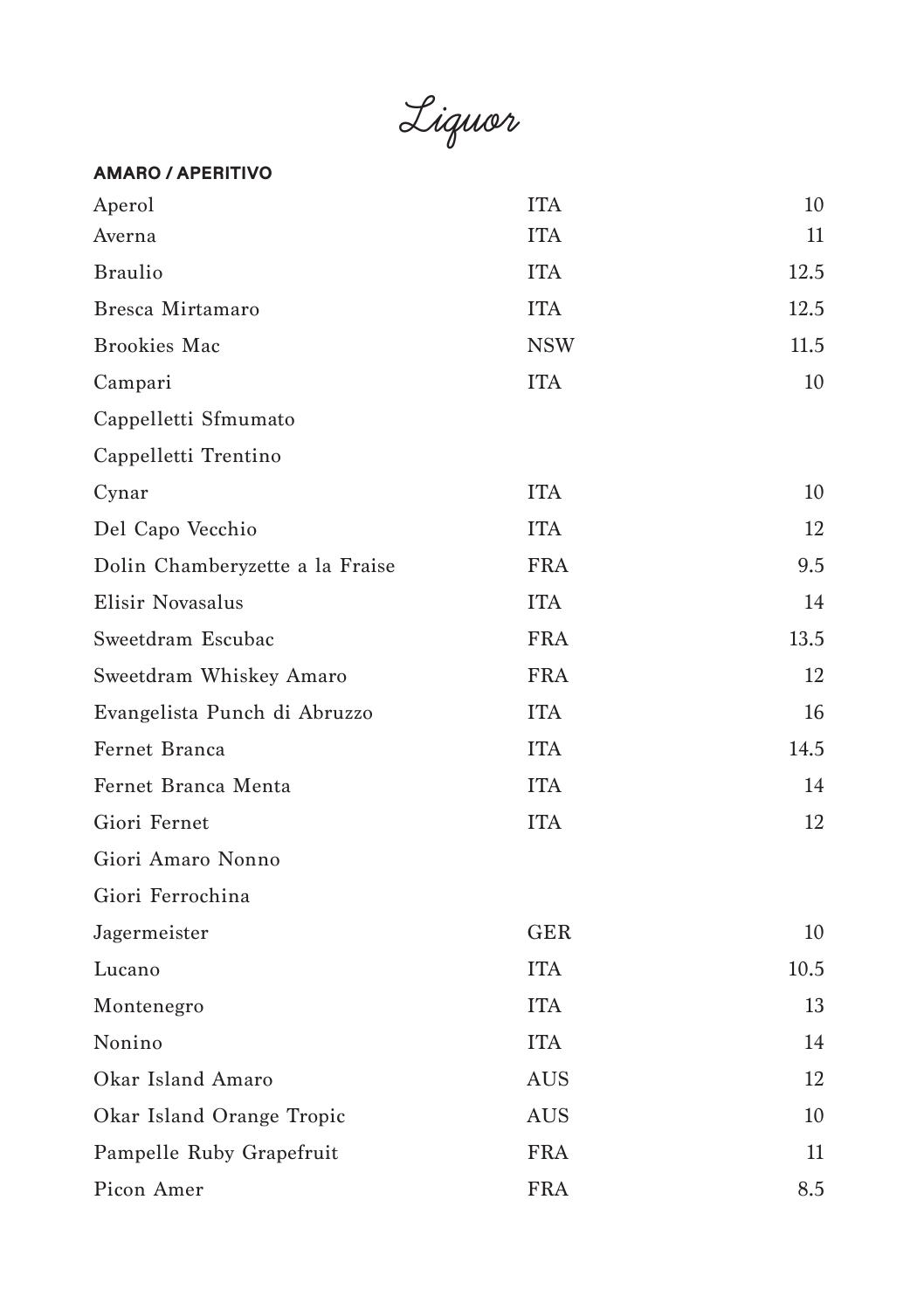**Liquor**

# AMARO / APERITIVO CONT.

| Poor Tom's Imbroglio            | <b>NSW</b> | 13.5  |
|---------------------------------|------------|-------|
| Rinomato                        | <b>ITA</b> | 8.5   |
| Salers Gentiane                 | <b>FRA</b> | 8.5   |
| Stellacello London              | UK         | 16    |
| Suze                            | <b>FRA</b> | 8.5   |
| Tosolini                        | <b>FRA</b> | 11    |
| <b>VERMOUTH</b>                 |            |       |
| Antica Formula                  | <b>ITA</b> | 12    |
| Cocchi Americano                | <b>ITA</b> | 11.5  |
| Dolin Dry                       | <b>FRA</b> | 12    |
| Dubonnet                        | <b>FRA</b> | $8\,$ |
| Lillet Blanc                    | <b>FRA</b> | 11    |
| Lillet Rose                     | <b>FRA</b> | 11    |
| Maidenii Classic                | <b>VIC</b> | 11    |
| Maidenii Dry                    | <b>VIC</b> | 11    |
| Maidenii Sweet                  | <b>VIC</b> | 11    |
| Mancino Bianco Ambrato          | <b>ITA</b> | 12    |
| Mancino Secco                   | <b>ITA</b> | 12    |
| Mancino Rosso Amaranto          | <b>ITA</b> | 12    |
| Mancino Chinato                 | <b>ITA</b> | 14    |
| Noilly Prat                     | <b>FRA</b> | 8.5   |
| Punt e Mes                      | <b>FRA</b> | 8.5   |
| <b>SHERRY / PORT / TAWNY</b>    |            |       |
| Pedro Ximenez                   | <b>SPN</b> | 10    |
| Penfolds Grandfather Tawny Port | <b>AUS</b> | 19    |
| Campbells Topaque               | <b>AUS</b> | 11    |
| Campbells Muscat                | <b>AUS</b> | 11    |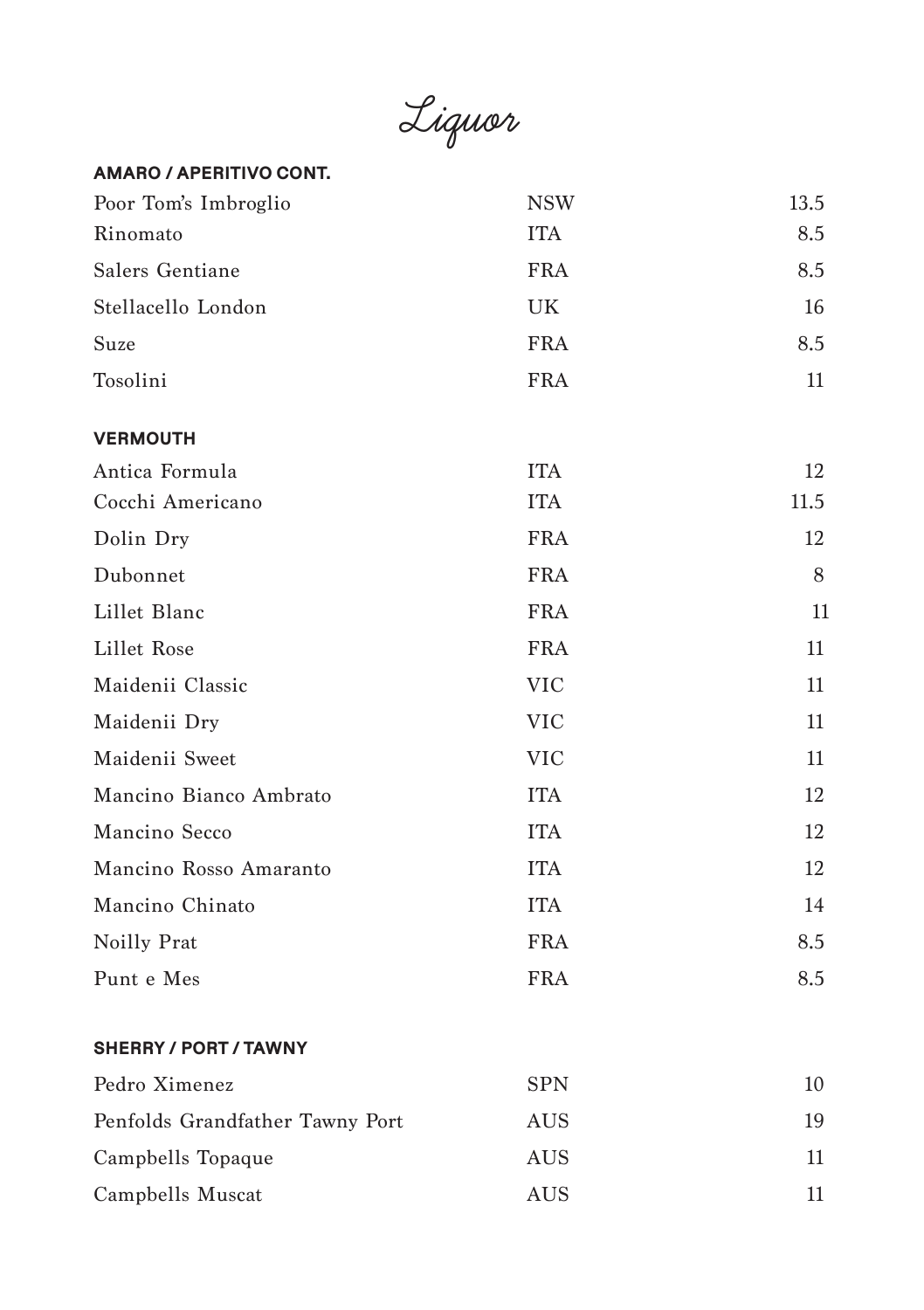**Liquor**

# ABSINTHE / PASTIS / SELECT LIQUEURS

| Unico Limoncello        | <b>SA</b>  | 10   |
|-------------------------|------------|------|
| Absinthe Grande Absente | <b>FRA</b> | 18.5 |
| Disaronno Amaretto      | <b>ITA</b> | 10   |
| Bailey's                | <b>IRE</b> | 10   |
| Chambord                | <b>FRA</b> | 10   |
| Chartreuse Green        | <b>FRA</b> | 16   |
| Chartreuse Yellow       | <b>FRA</b> | 14   |
| Cointreau               | <b>FRA</b> | 10   |
| Frangelico              | <b>ITA</b> | 10   |
| Italicus                | <b>ITA</b> | 12.5 |
| Kahlua                  | <b>MEX</b> | 10   |
| Licor 43                | <b>SPA</b> | 10   |
| Midori Melon            | <b>JPN</b> | 11   |
| Opal Nera Black Sambuca | <b>ITA</b> | 10   |
| Ouzo 12                 | GRC        | 10   |
| Pernod                  | <b>FRA</b> | 11   |
| Pernod Absinthe         | <b>FRA</b> | 15   |
| Ricard                  | <b>FRA</b> | 10   |
| Pimms                   | UK         | 11   |
| Stellacella Pompelmo    | UK         | 13   |
| Strega                  | <b>ITA</b> | 11   |